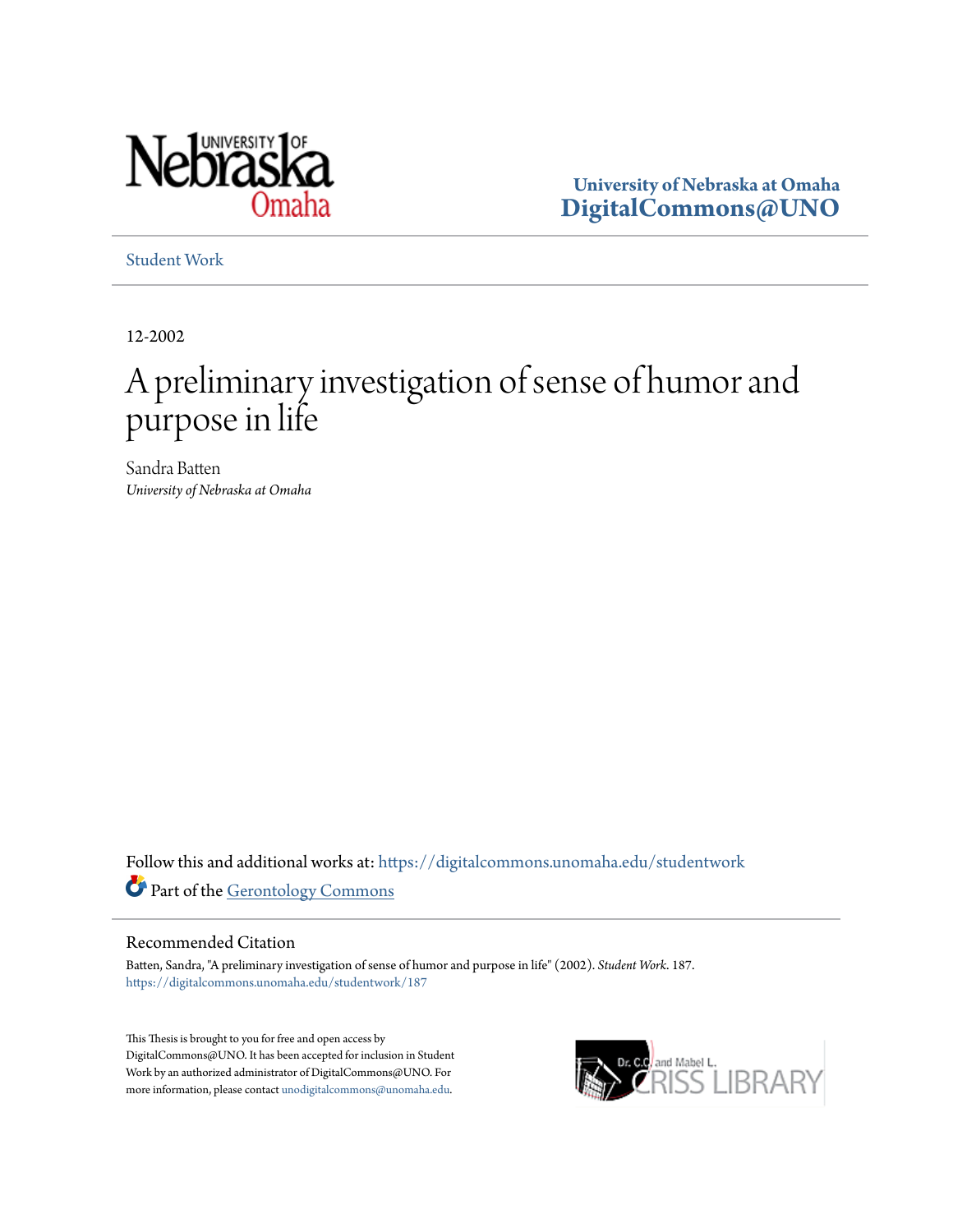# A PRELIMINARY INVESTIGATION OF SENSE OF HUMOR AND PURPOSE IN LIFE

A Thesis

Presented to the Department of Gerontology

and the

Faculty of the Graduate College

University of Nebraska

In Partial Fulfillment of Requirements

for the Degree Master of Arts

University of Nebraska at Omaha

by

Sandra Batten

December, 2002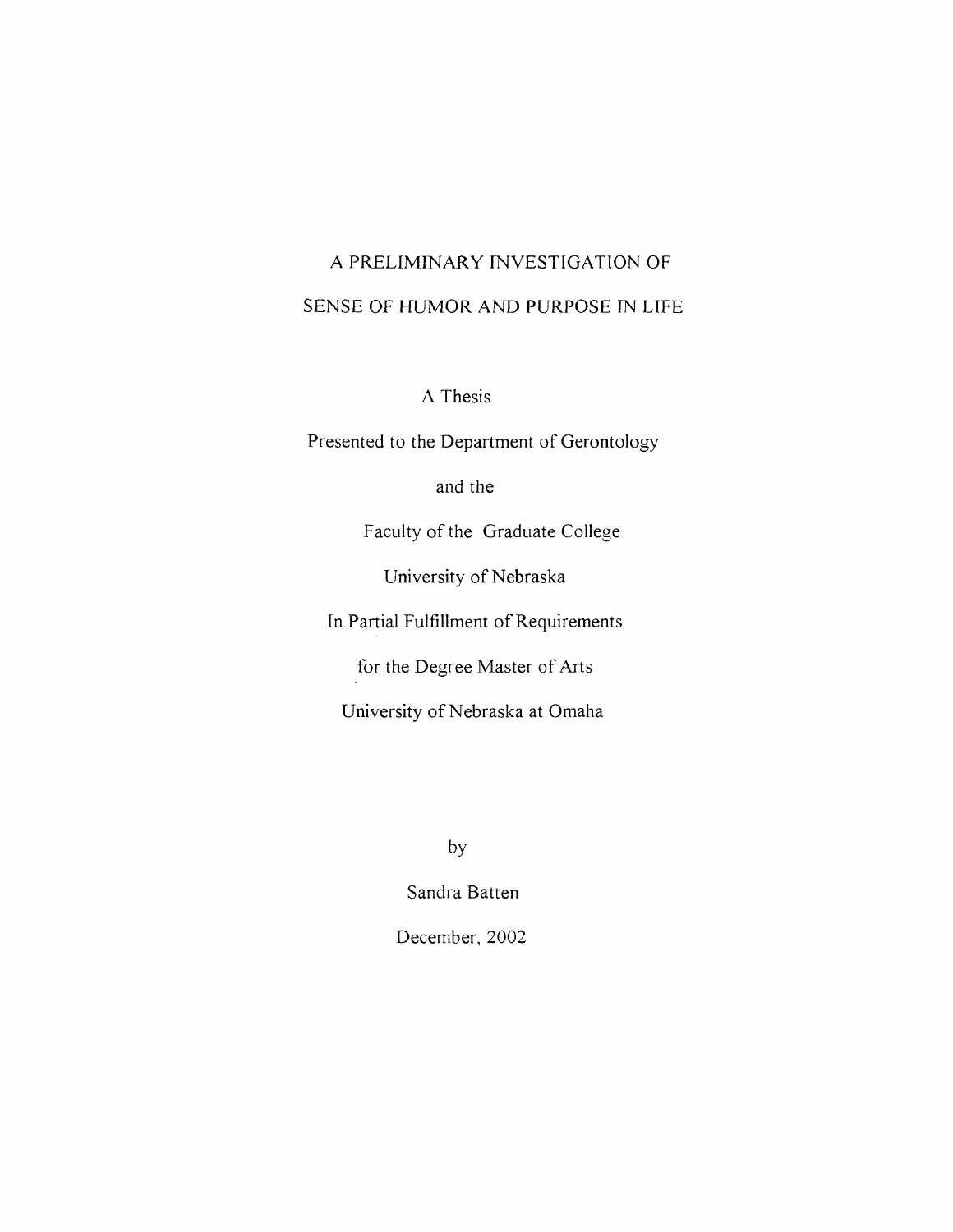UMI Number: EP72825

All rights reserved

# INFORMATION TO ALL USERS

The quality of this reproduction is dependent upon the quality of the copy submitted.

In the unlikely event that the author did not send a complete manuscript and there are missing pages, these will be noted. Also, if material had to be removed, a note will indicate the deletion.



UMI EP72825

Published by ProQuest LLC (2015). Copyright in the Dissertation held by the Author.

Microform Edition © ProQuest LLC. All rights reserved. This work is protected against unauthorized copying under Title 17, United States Code



ProQuest LLC. 789 East Eisenhower Parkway P.O. Box 1346 Ann Arbor, Ml 48106- 1346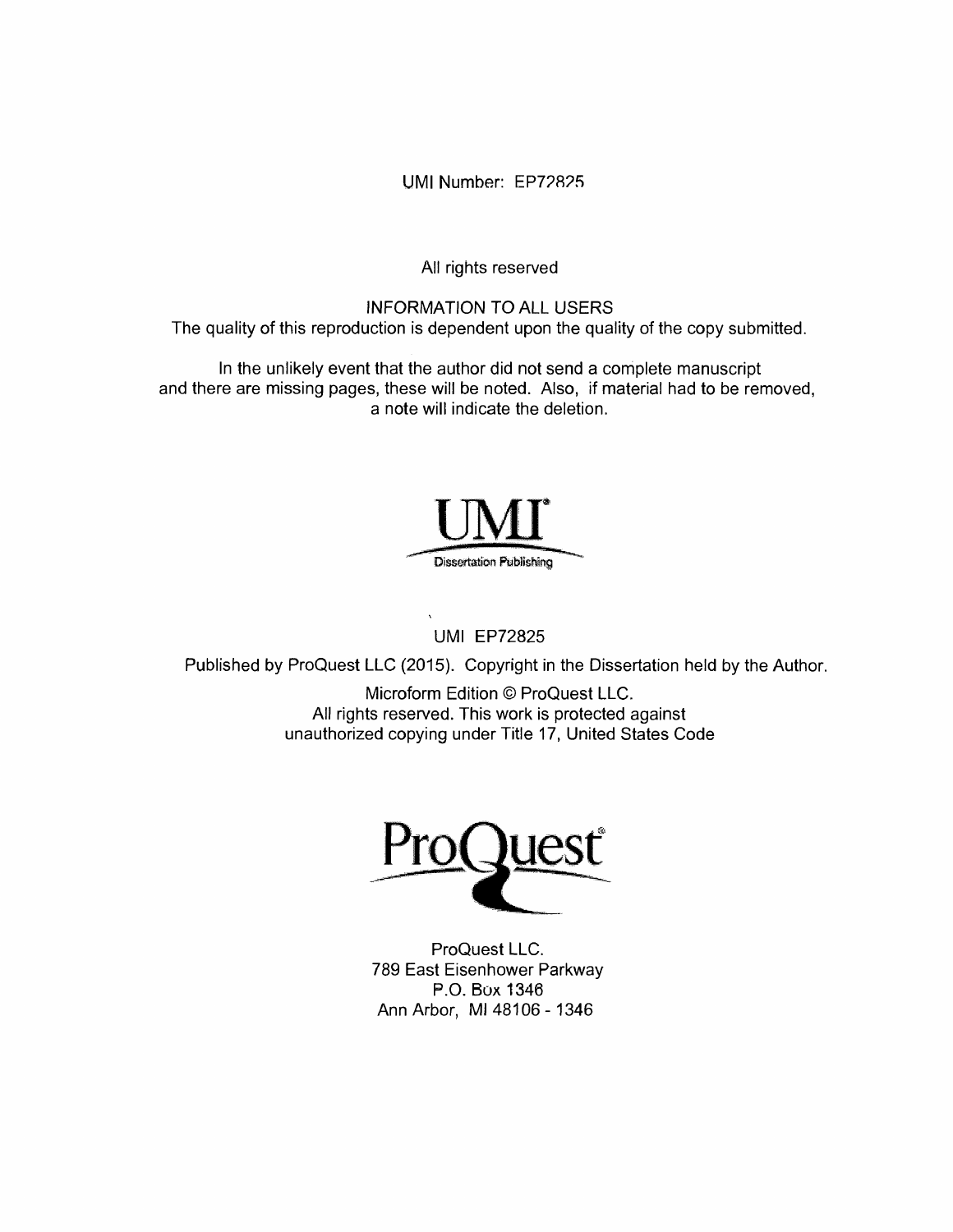# THESIS ACCEPTANCE

Acceptance for the faculty of the Graduate College, University of Nebraska, in partial fulfillment of the Requirements for the degree Master of Arts in Social Gerontology, University of Nebraska at Omaha

Committee

C Chairperson Date <u>/ / / 2</u> 2 / o て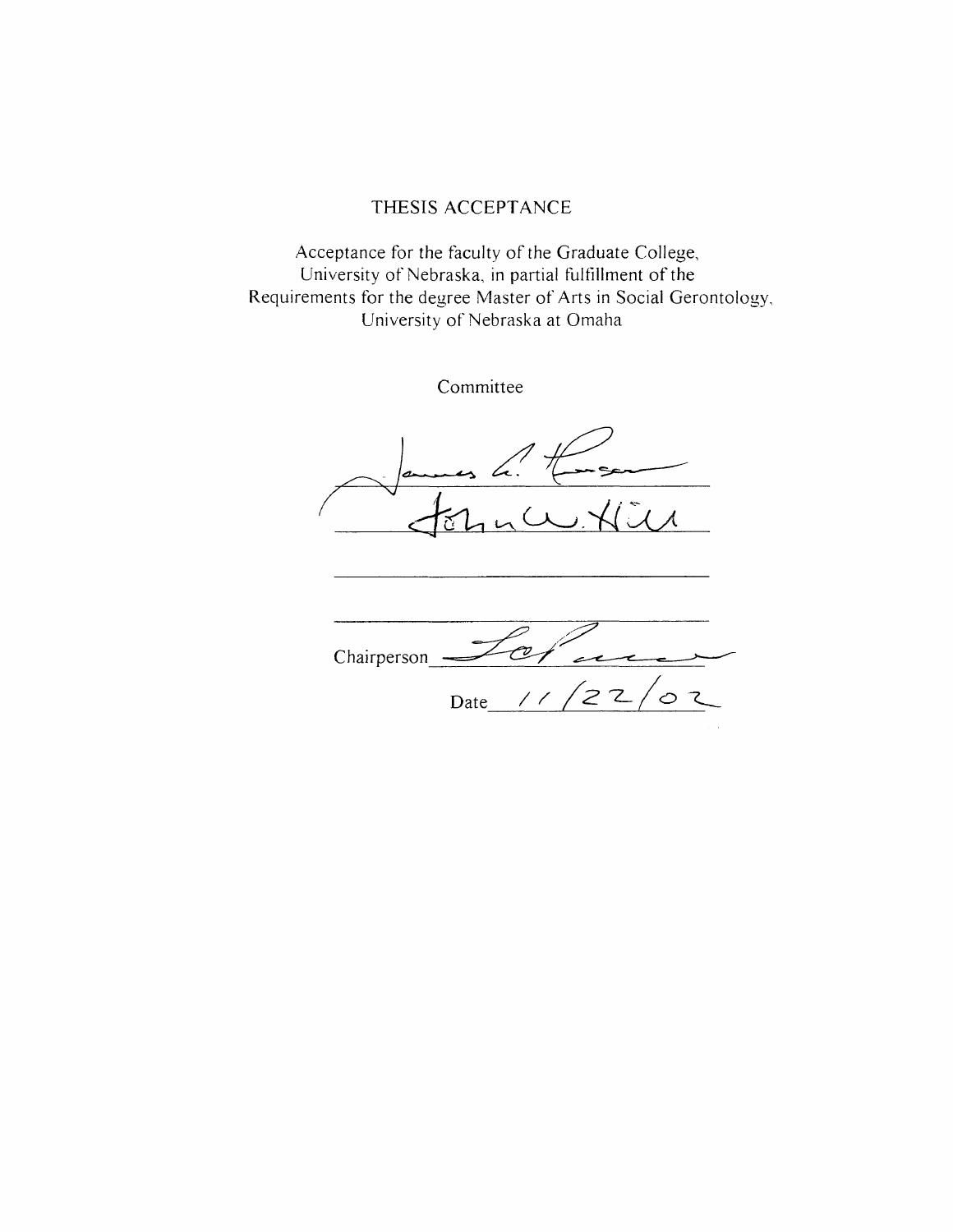# A PRELIMINARY INVESTIGATION OF SENSE OF HUMOR AND PURPOSE IN LIFE

Sandra Batten, M.A.

University of Nebraska, 2002.

Advisor: Dr. F. C. Powell

It was hypothesized that sense of humor is related to purpose in life. A convenience sample of 136 undergraduates completed the Modified Purpose in Life test (Chang & Dodder, 1983-84) and the Multidimensional Sense of Humor Scale (Thorson & Powell, 1993). The overall correlation between the two scales in this sample was .30 ( $p < 0.001$ ). The sub-scales of the MSHS that related most robustly to purpose in life were Coping ( $r = 0.31$ ,  $p \le 0.001$ ) and Attitude Toward Humor and Humorous People ( $r = .45$ ,  $p \le .001$ ).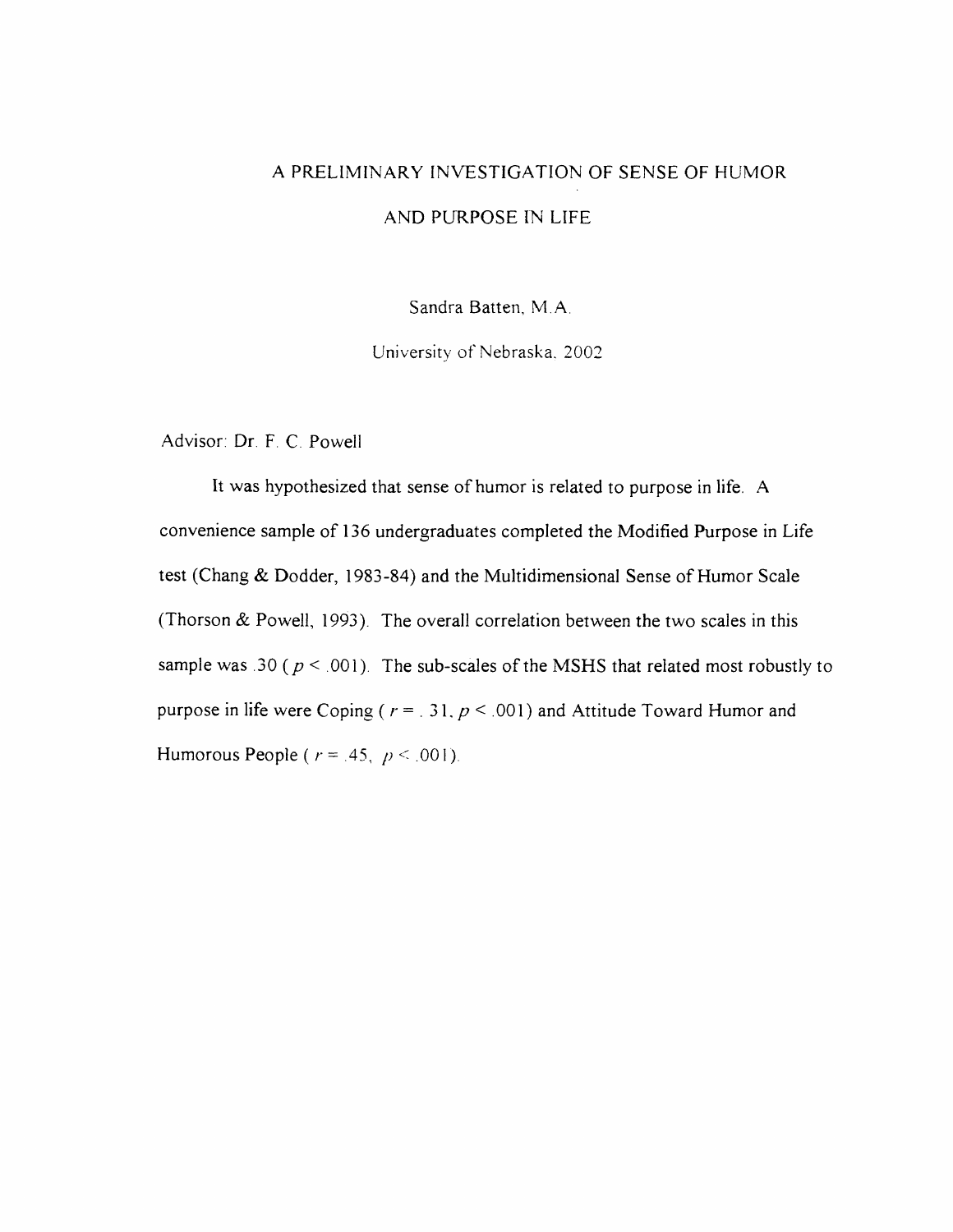| TABLE OF CONTENTS                                                                                                                               | Page                                         |
|-------------------------------------------------------------------------------------------------------------------------------------------------|----------------------------------------------|
| Chapter 1, Introduction                                                                                                                         | $\mathbf{1}$                                 |
| Chapter 2, Review of Literature                                                                                                                 | $\overline{2}$                               |
| Purpose in life<br>Sense of humor                                                                                                               | $\frac{2}{7}$                                |
| Chapter 3, Methodology                                                                                                                          | 13                                           |
| Assumptions<br>Limitations<br>Definition of terms<br>Hypotheses<br>Description of instruments<br>Sample<br>Data collection<br>Treatment of data | 13<br>13<br>13<br>13<br>14<br>15<br>15<br>15 |
| Chapter 4, Results                                                                                                                              | 16                                           |
| Chapter 5, Discussion                                                                                                                           | 22                                           |
| References                                                                                                                                      | 26                                           |
| Appendix                                                                                                                                        | 32                                           |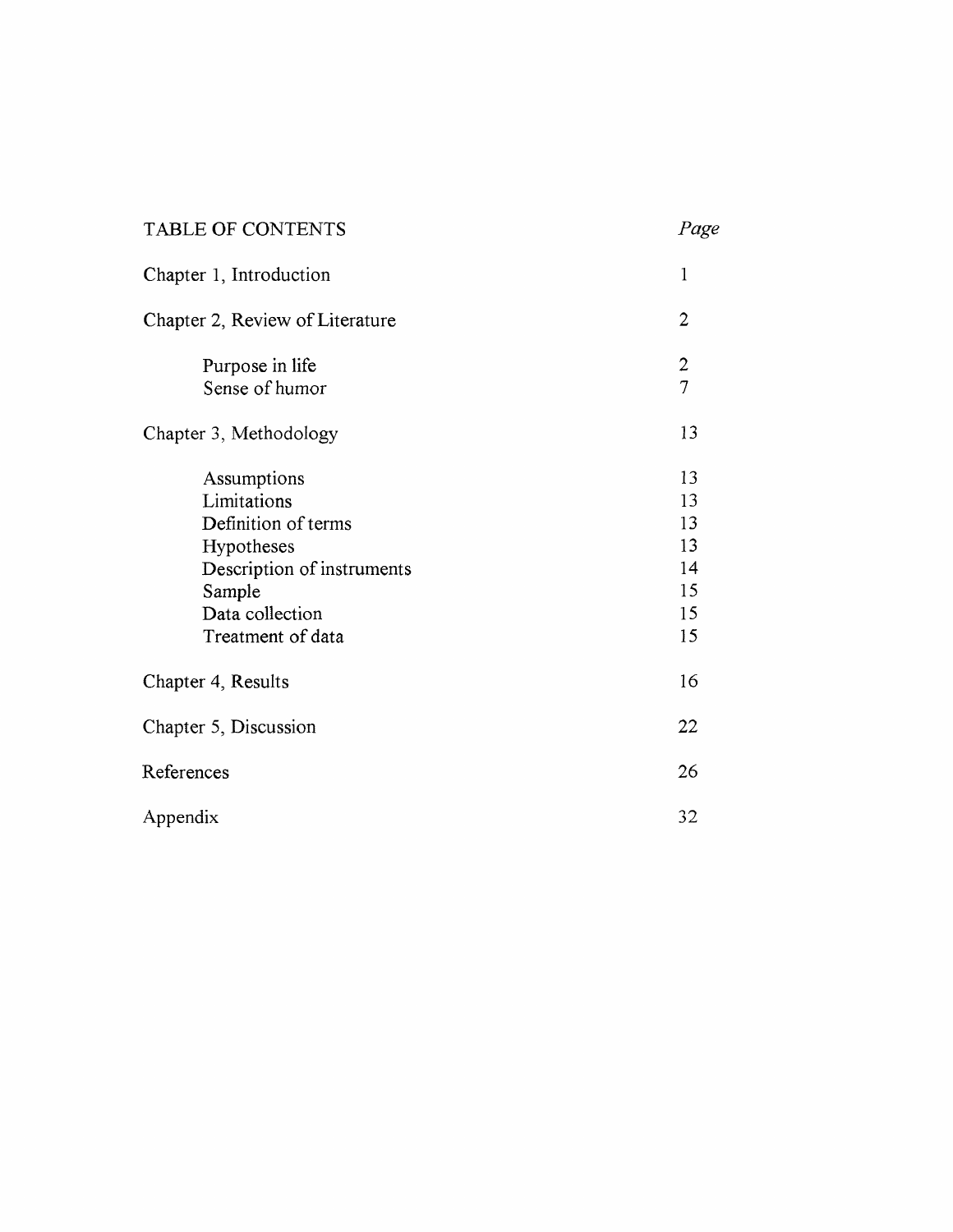# **Chapter I. Introduction**

"Like hope, *humor* permits one to bear and yet to focus upon what is too terrible to be borne" (Vaillant, 1977)

In his book *Adaptation to Life* (1977), George Vaillant refers to humor as the most elegant of the defense mechanisms. Classifying defenses into four levels (psychotic, immature, neurotic, and mature), he includes humor among the mature mechanisms, along with altruism, suppression, anticipation, and sublimation. More recently (Vaillant, 2002), he has described the processes of maturation and notes that the uses of humor increase over time in the mature personality. "Mature humor allows us to look directly at what is painful. Humor permits the expression of emotion without individuals' discomfort and without unpleasant effects upon others" (2002, p. 63). He compares the safety of humor to the safety of dreams during sleep; it transforms pain into the ridiculous.

While Vaillant has written about uses humor and coping, others have pointed to other facets of individual *sense* of humor. Thorson and Powell (1991) for example, in an analysis of several frequently-used sense-of-humor scales, argued that personal sense of humor is multidimensional and it contains at least six elements: 1) humor production or the creative ability to be humorous, to identity and recognize the funny thing in a situation, to use wit and to create that which amuses other people; 2) a sense of whimsy or playfulness and the ability to have a good time, being good natured; 3) the ability to use humor to achieve social goals, or to use humor as a social lubricant,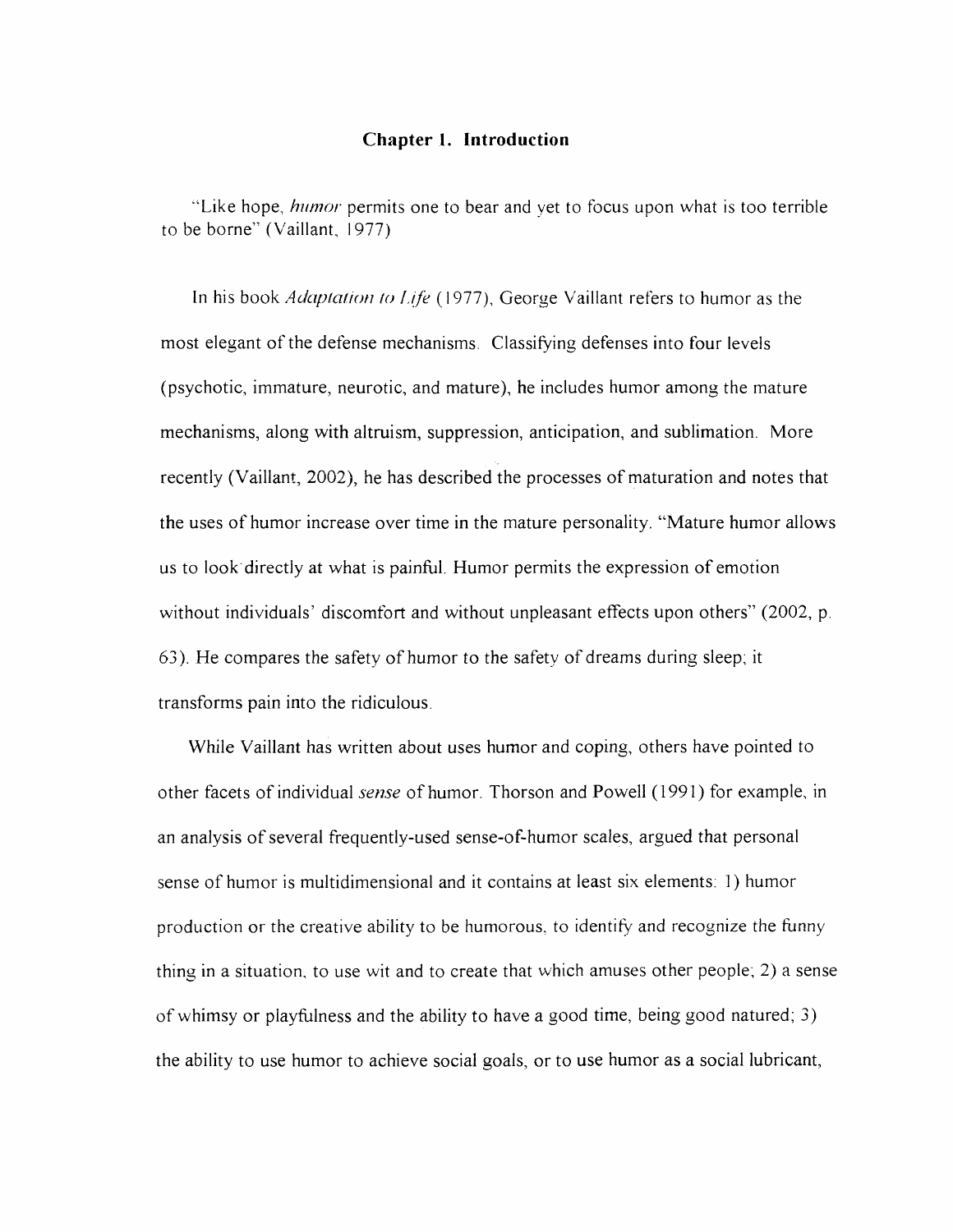to let interaction flow more freely or ease the tense situation; 4) personal recognition of humor and life's absurdities as well as recognition of the self as humorous; 5) the appreciation of humor itself and of humorous people and situations; and 6) the use of humor as an adaptive mechanism, coping through the uses of humor, being able to laugh at problems or to master difficult situations through the uses of humor (Thorson & Powell, 1991, p. 701).

Investigations into the psychology of humor began at least as early as Freud (1916, 1928), and were advanced by research by Eysenck (1942), Obrdlik (1942), and Luborsky and Cattell (1947). An International Society for Humor Research was founded in 1987, and its *International Journal of Humor Research* is now in its fifteenth volume. Other sociology and psychology journals have become increasingly receptive to accepting scientific studies of the sense of humor, and there are currently at least half a dozen different scales available to the researcher investigating various aspects of humor and sense of humor (Kohler & Ruch, 1996).

Humor and sense of humor have been found to, variously: moderate stress outcomes between men and women (Abel, 1998), relieve stress generally (Cann, Holt, & Calhoun, 1999); increase productivity on the job (Decker & Rotondo, 1999); relate positively to generativity (Hampes, 1993), intimacy (Hampes, 1995), and trust (Hampes, 1999); relate positively to creativity (Humke & Schafer, 1996; Kovac, 1998); facilitate coping (Moran & Massam, 1999; Vaillant, 2002); relate negatively to depression and contribute positively to mental health (Thorson & Powell, 1994;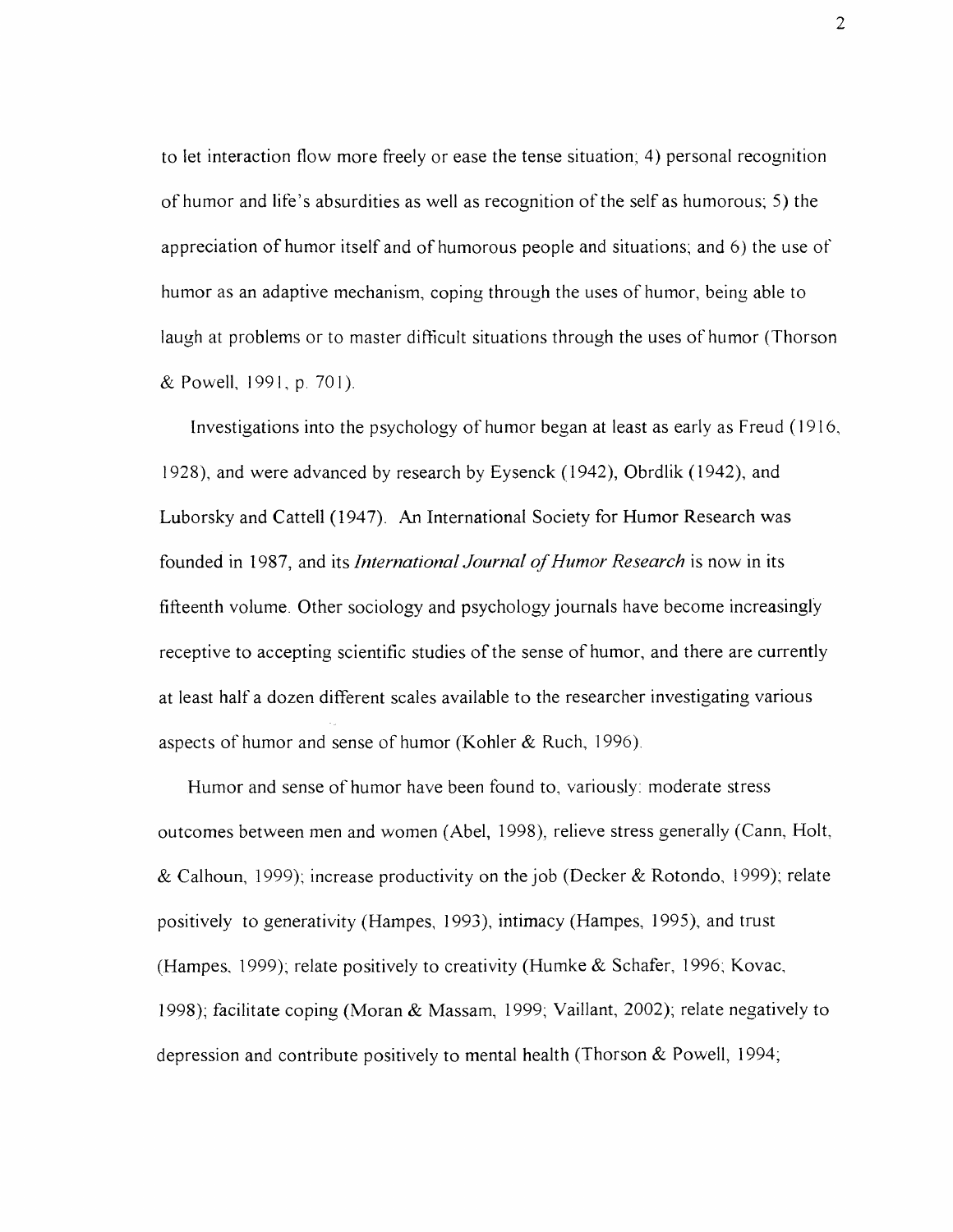Thorson, Powell, Sarmany-Schuller, & Hampes, 1997), and perhaps contribute to longevity (Yoder & Haude, 1995).

In a 1987 article, Harvey Mindess argued that humor was related to the meaning of life itself:

That the terms *re-creation* and *recreation* are synonymous seems germane to what I am saying. Humor provides us with recreation, which is actually re-creation, a restructuring of our thoughts and feelings, our attitudes toward ourselves and our perception of the world. Now, perhaps you can see why I said that this article should be called 'The Panorama of Humor and *the Meaning of Life*.' In pursuing an analysis of humor, we have come across a pattern that seems fundamental to existence. A great impersonal force appears to be at work, a force that destroys old patterns of being in the creation of new ones, and the structure of humor reflects the workings of this force. (P. 94)

Persuasive as Mindess is in presenting the idea of a relationship between meaning

in life and personal sense of humor, he unfortunately presents no data or empirical

evidence to bolster his argument.

The purpose of the present study is to test his theory. A statistically adequate sample of respondents will complete a multidimensional sense of humor scale and a purpose in life scale. It is hypothesized that there will be a positive relationship between scores on the two scales. Correlational tests will also be conducted to determine possible relationships between gender, age, meaning in life, overall sense of humor, and coping humor.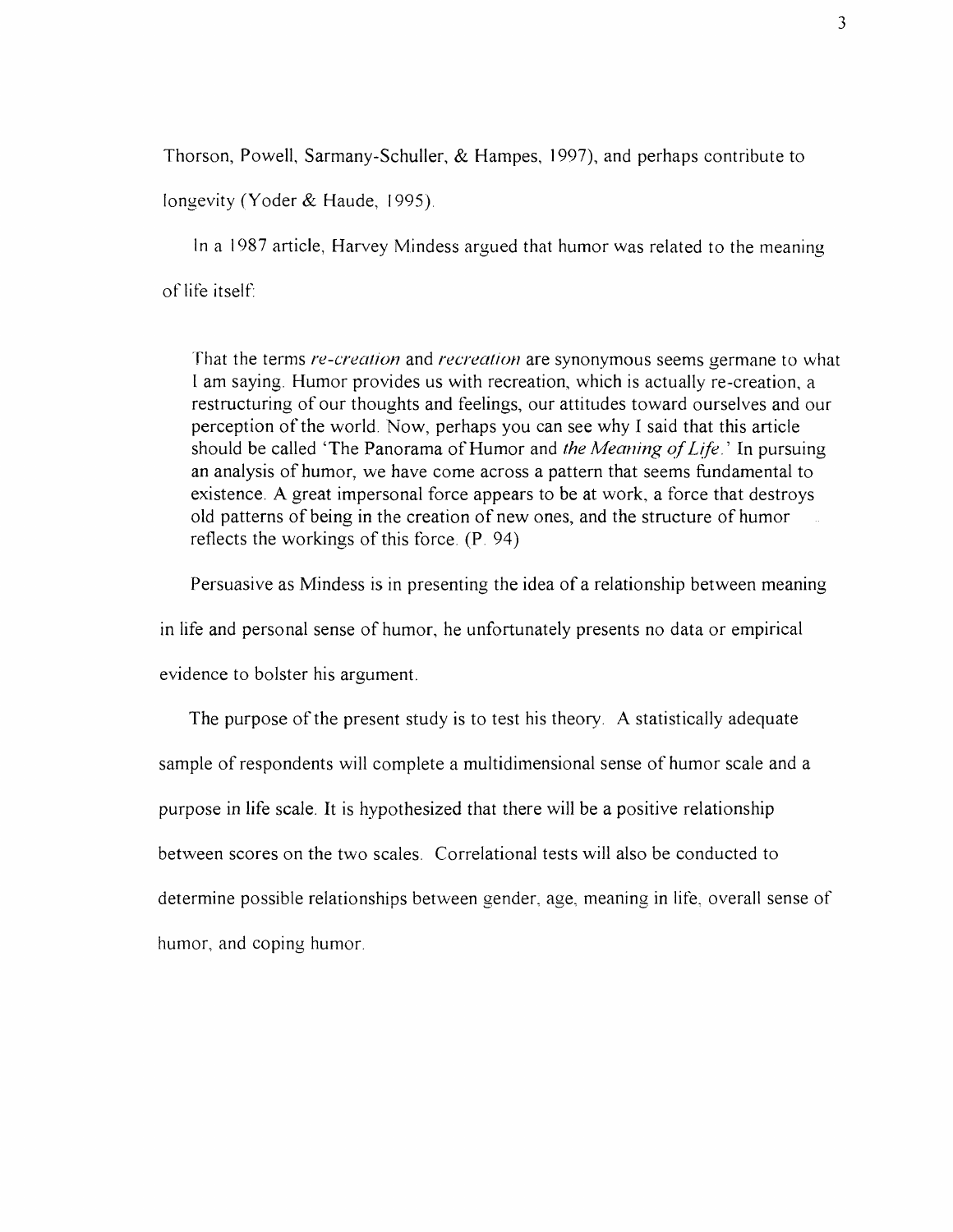#### **Chapter 2 - Review of Literature**

#### **I. Purpose in Life**

"We who lived in concentration camps can remember the men who walked through the huts comforting others, giving away their last piece of bread. They may have been few in number, but they offer sufficient proof that everything can be taken from a man but one thing: the last of the human freedoms — to choose one's attitude in any given set of circumstances, to choose one's own way" (Frankl, 1959, p. 65).

It might be argued that the beginning of inquiry into the concept of purpose or meaning in life began with the publication of Viktor Frankl's *Man's Search for Meaning: An Introduction to Logotherapy — A Revised and Enlarged Edition of From Death Camp to Existentialism* (1959). A stark account of Frankl's experiences in the concentration camps of World War II, the book deals with hopelessness, hope, and Frankl's system of therapy designed to combat what he calls noogenic neurosis, a crisis of the lack of meaning in life:

Let me explain why I have employed the term 'logotherapy' as the name for my theory. *Logos* is a Greek word which denotes 'meaning." Logotherapy or, as it has been called by some authors, 'The Third Viennese School of Psychotherapy,' focuses on the meaning of human existence as well as on man's search for such a meaning. According to logotherapy, this striving to find a meaning in one's life is the primary motivational force in man. That is why I speak of a *will to meaning* in contrast to the pleasure principle (or, as we could also term it, the *will to pleasure)* on which Freudian psychoanalysis is centered, as well in contrast to the *will to power* stressed by Adlerian psychology. (1959, Pp. 96-97)

Frankl contends that noogenic neurosis arises as a response to an emptiness of purpose in life. The problem is seen as existential frustration, a vacuum of perceived meaning in modern day life. Frankl's contention is that the essence of human motivation is a *will to meaning*, and when meaning is not found, the person becomes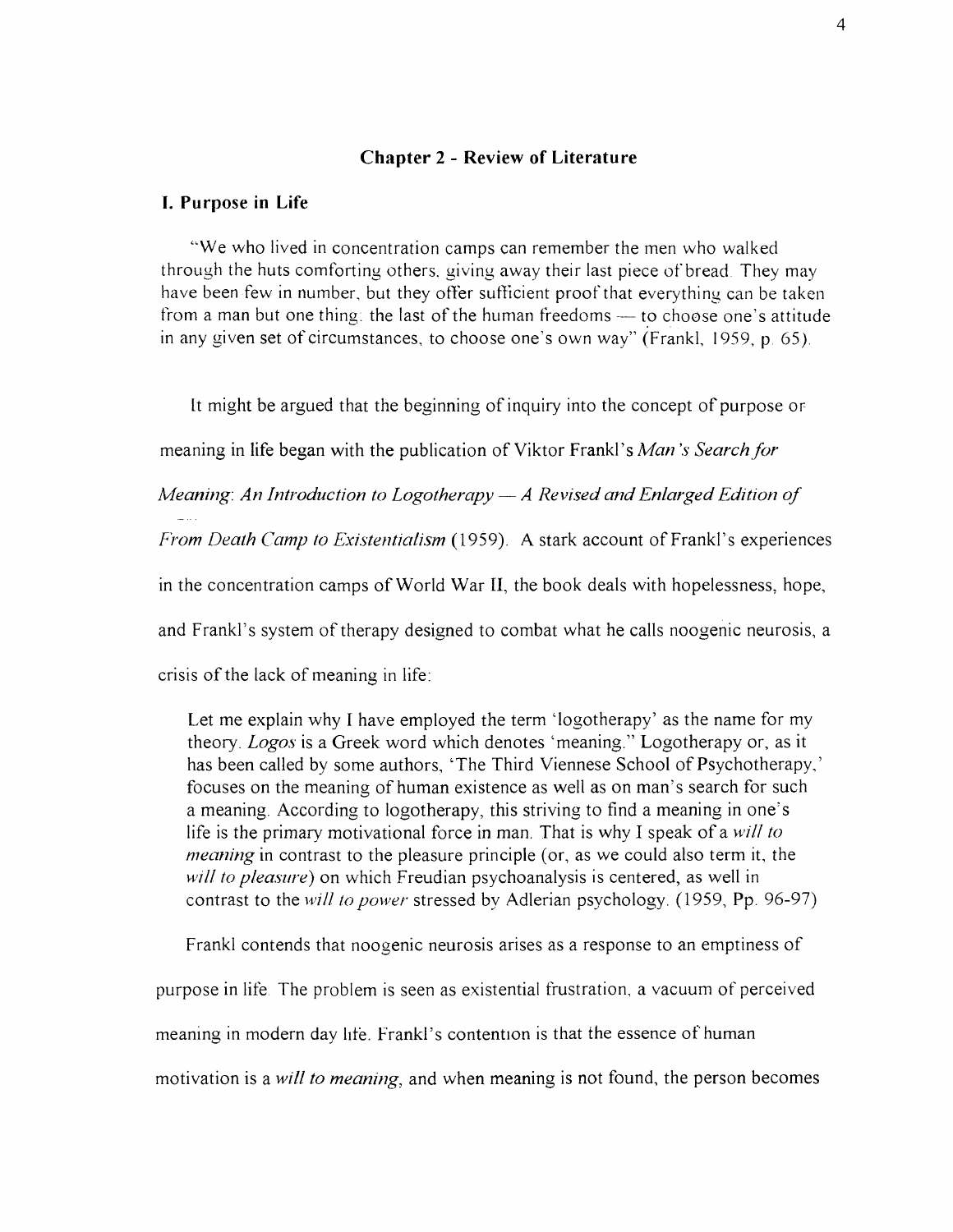frustrated.

An effort to quantify the existential concept of purpose or meaning in life was done by Crumbaugh and Maholick (1964), with the construction of their Purpose in Life (P1L) test. This was a scale developed to assess responses to the degree to which individuals experience purpose in life. As an example, one item of the PIL asks people to rank their attitude: "1 am usually: completely bored (at one end of a Likert scale) to exuberant and enthusiastic" (at the other). Originally using 25 items, the scale was pilot tested and about half of the items were thrown out. The final Crumbaugh and Maholick PIL scale with replacements consists of 20 statements. It was tested with 225 individuals in two nonpatient and three patient samples and had what the authors maintained was satisfactory reliability and validity. Evidence for the scale's construct validity was further confirmed in a factor analysis published by Reker and Cousins (1979). Another analysis of the PIL (Chamberlain & Zika, 1989) indicated the same factor structure and level of reliability.

Since that time the PIL has been used in hundreds of studies. Since its genesis was in the study of existentialism, it is reasonable to assume that many of these research efforts have involved matters of existence, and this is indeed the case. The PIL has been a popular instrument for studies of death anxiety and bereavement. For example, Amenta (1984) studied hospice volunteers who persisted with the hospice program and those who dropped out. Persisters were shown to be higher in purpose in life and lower in death anxiety. Durlak (1972) and Bolt (1978) found negative correlations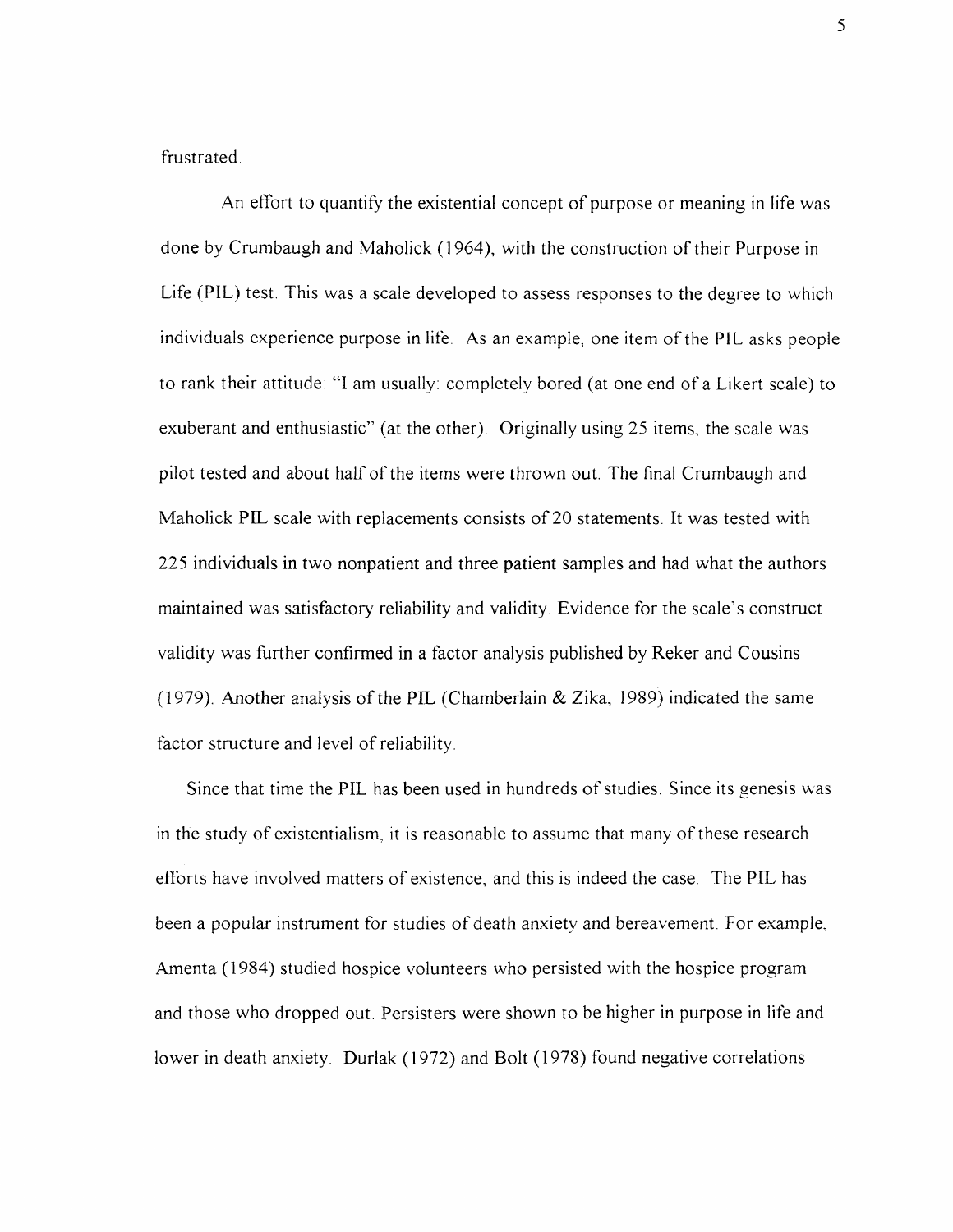between PIL score and measures of death fear. Ulmer, Range, and Smith (1991) demonstrated that persons high in purpose of life had a better experience with bereavement. Similar results between scores on the PIL and bereavement adjustment were published by Robak and Griffin (2000).

Not surprisingly, the PIL has been a popular instrument for use by those studying various aspects of religiosity or spirituality. Gerwood, LeBlanc, and Piazza (1997) for example, found that the PIL correlated positively with an index of spirituality among their sample of 118 elderly persons. Lewis, Lanigan, Joseph, and de Fockert (1997) used the PIL in a study of religiosity and happiness. Molcar and Stuempfig (1988) found a relationship between purpose in life and a personal belief in God.

The PIL scale has also been used in many studies of well-being. For example, a paper finding a negative relationship between purpose in life and depression was published in 1997 by Carr. Similar findings were found by Lyon and Younger (2001). Other concepts have been shown to be correlates of PIL score. Carney, Dobson, and Dobson (1988) demonstrated that PIL score increased using pre and post-tests among school-based volunteer grandparents. A negative correlation was found between PIL score and loneliness in a Norwegian sample (Bondevik  $&$  Skogstad, 2000). Finally, Ebersole and Quiring (1990) found only a slight relationship between scores on the PIL and the Marlowe-Crowne Social Desirability Scale in a sample of 132 undergraduates.

Martin Pinquart (2002) has recently published a meta-analysis of studies of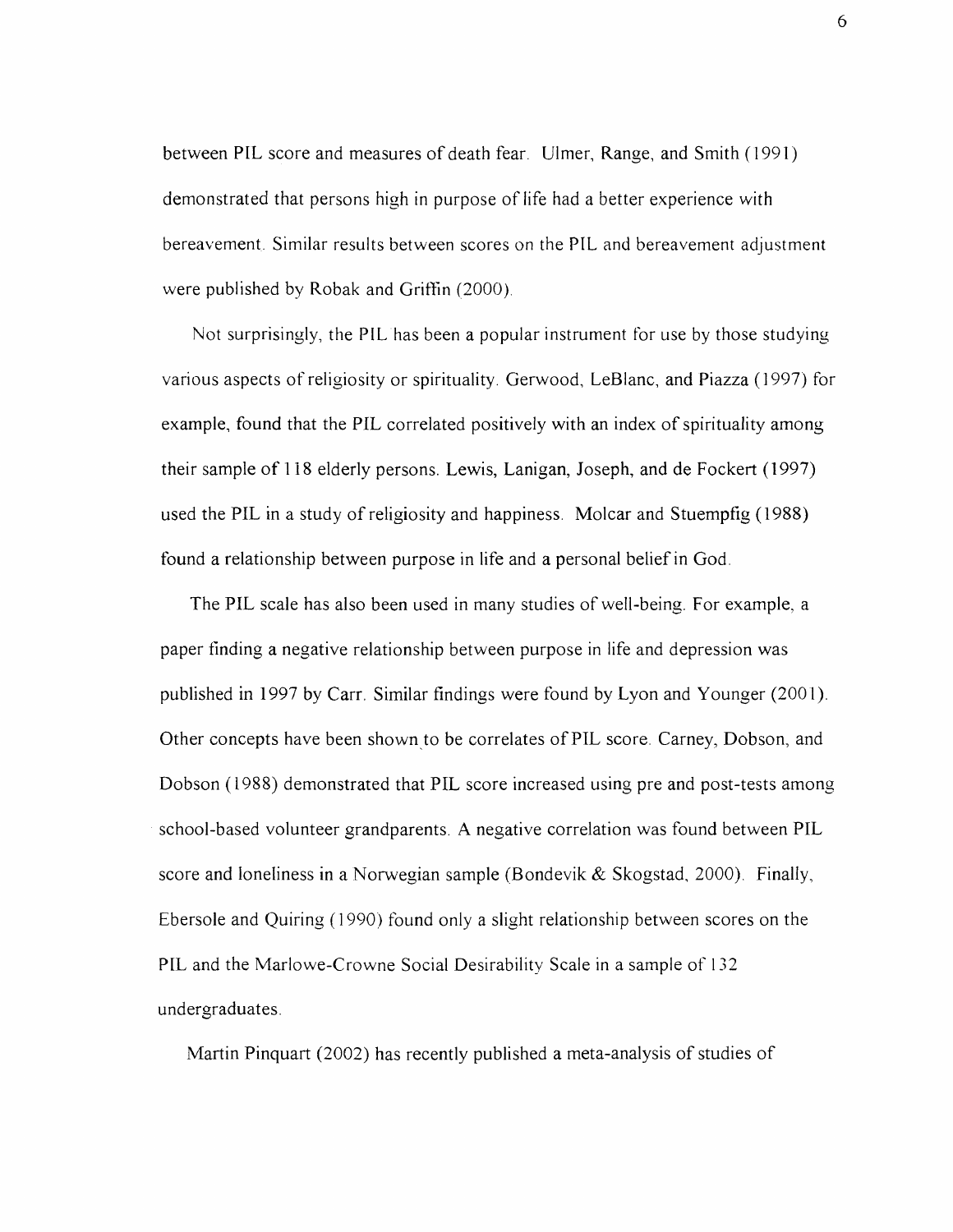purpose in life, which he calls a defining feature of mental health. He compiled findings from 70 different empirical studies, finding a small age-associated decline in purpose of life. Purpose in life showed a strong correlation with social integration, in particular with the quality of relationships. Higher purpose in life was related to better health, everyday competence, socioeconomic status, being employed, and being married. Negative associations were found between purpose in life and depression, and strong positive associations were found between purpose in life and psychological well-being. There were no comparative studies of purpose in life and sense of humor presented in Pinquart's meta-analysis.

Finally, a recent book by Argyle (2001) argues that happiness is key to well being throughout life, and that it is made up of traits such as optimism, purpose in life, internal control, and having appropriate goals, as well as humor, money, and socialization. No tests of humor or sense of humor and purpose in life, however, are presented.

#### **II. Sense of humor**

Most of the early researchers who worked on sense of humor focused on personality and the appreciation of humor (Eysenck, 1942, Freud, 1916 and 1928; Landis & Ross, 1933; Luborsky & Cattell, 1947). This vein of research has continued in the work of Willibald Ruch and his colleagues (Kohler & Ruch, 1996; Ruch, 1988; Ruch & Hehl, 1983, Ruch, McGhee, & Hehl, 1990). Others have researched the

7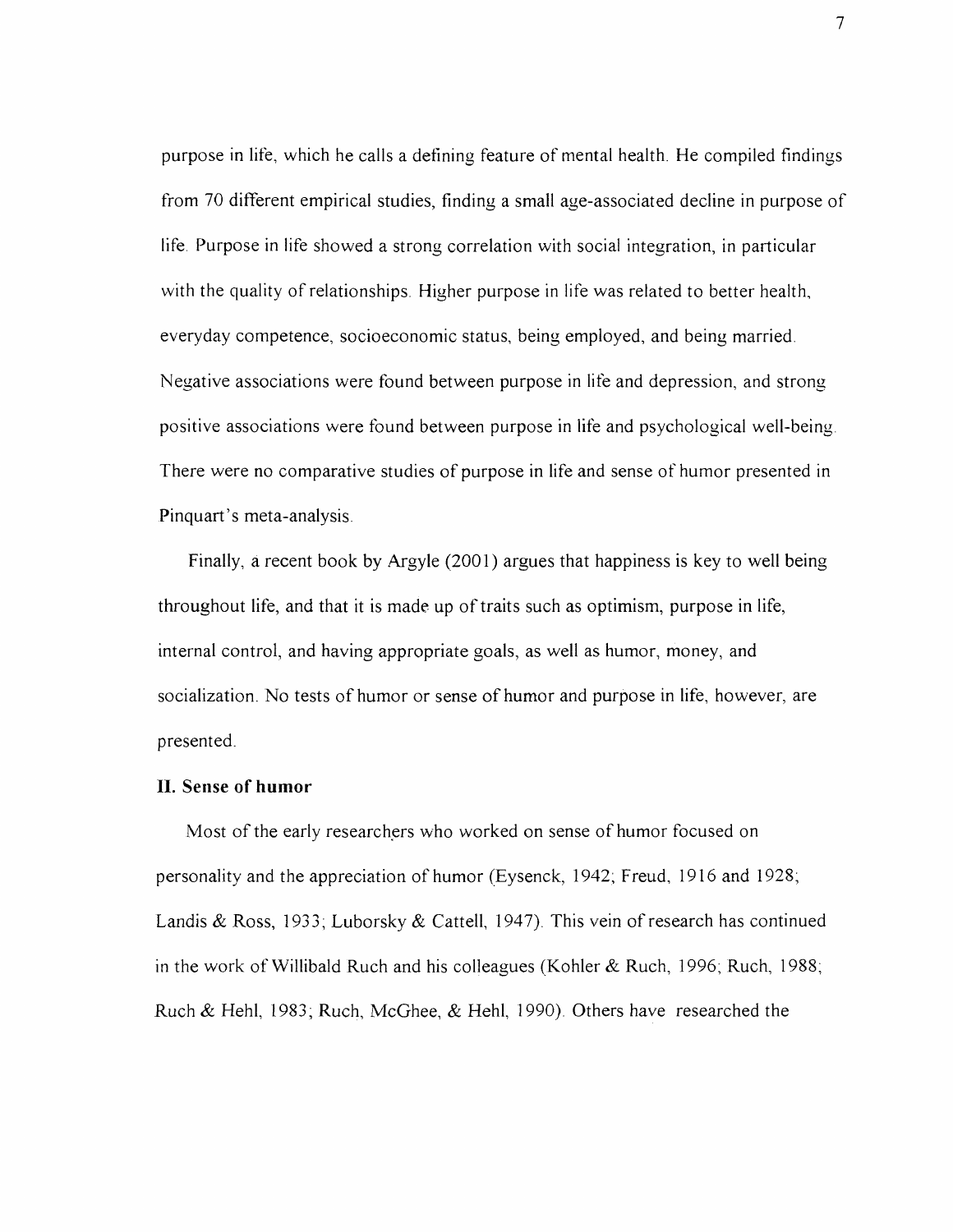effects of humor on coping with life stress (Lefcourt & Martin, 1986; Martin & Dobbin, 1988; Martin & Lefcourt, 1983; Nezu & Nezu, & Blisset, 1988; O'Connell, 1960, Overholser, 1992; Rin, 1988; and Yovetich, Dale, *&* Hudak, 1990). Still others (Martin & Lefcourt, 1984) have sought to assess sense of humor by measuring one's likelihood to laugh, although subsequent researchers have indicated that there is very little relationship between funniness and overt laughter (Gavanski, 1986; Porterfield, Mayer, Dougherty, Kredich, Kronberg, Marsee, & Okazaki, 1988; Riccelli, Antila, Dale, & Klious, 1989; Thorson, 1990).

In more recent years, the trend has been to abandon unidimensional approaches to the assessment of sense of humor and cumbersome and difficult-to-score tests of creative response, such as cartoon caption writing. Instead, most researchers now use one or more of the scales that seek to measure multiple elements of personal sense of humor (Kohler & Ruch, 1996).

Thorson and Powell (1993a) argued that sense of humor is multidimensional, and that individuals have a personal *humor repertoire* that they call upon, to one degree or another, as varying situations demand. Their concept was that people are stronger or less strong in the various elements making up an individual humor repertoire, according to such things as personality, individual aggressiveness, and the demands of the particular social situation they find themselves in. Some of the elements that might be present in different peoples' individual humor repertoires include:

1. Recognition of oneself as a humorous person.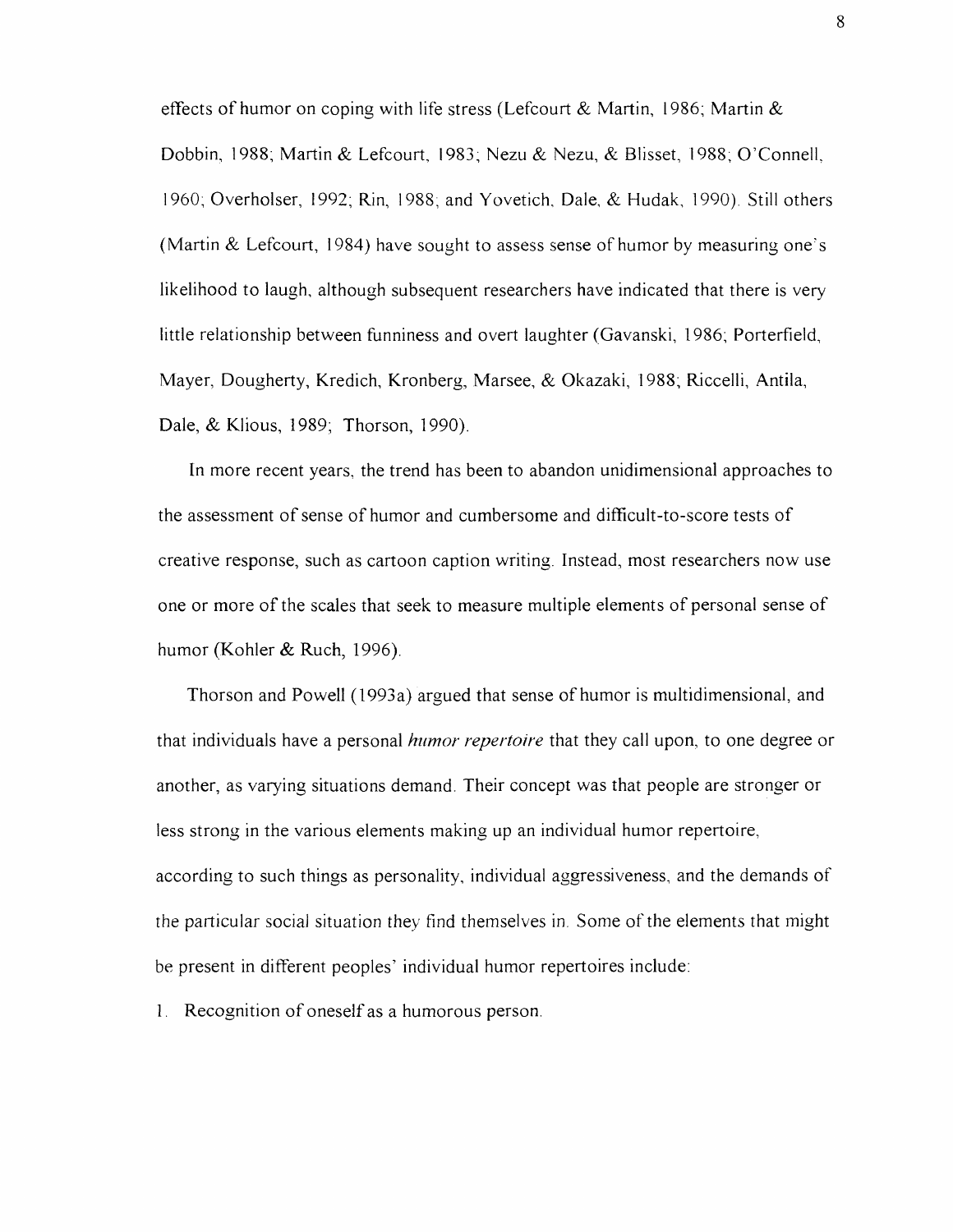Depending on successes (and failures) of previous attempts to *be* humorous, individual motivations vary in attempting to be a humorous person. Some people *try harder*, perhaps because of personal needs. If the individual perceives rewards for humorous attempts, he or she may seek to expand such efforts and develop greater creative abilities in terms of humor production and performance.

2. Recognition of other's humor.

One may have a facility for getting the joke, and positive rewards in this regard may also stimulate further development and recognition of subtleties and of unintended humor. On the other hand, those who have a hard time perceiving the humor in a situation may never seek to get better at getting the joke. There is no positive reward attached, so why try?

But, both of these first two elements pay off for those who try harder. They are both related to level of motivation. How hard does one wish to try to either generate or recognize humor? The person's level of motivation probably is influenced by understandings of past successes and associated rewards.

3. Appreciation of humor itself.

Similar to recognition of others' humor, appreciation of humor depends on attitudes. Feelings toward humorous people are closely related to attitudes toward humor itself. They may also relate to level of psychological maturity or, perhaps, pathology. The person who says, "People who joke around are trying to manipulate me," is indicating a level of paranoia. Conversely, people who seek out funny and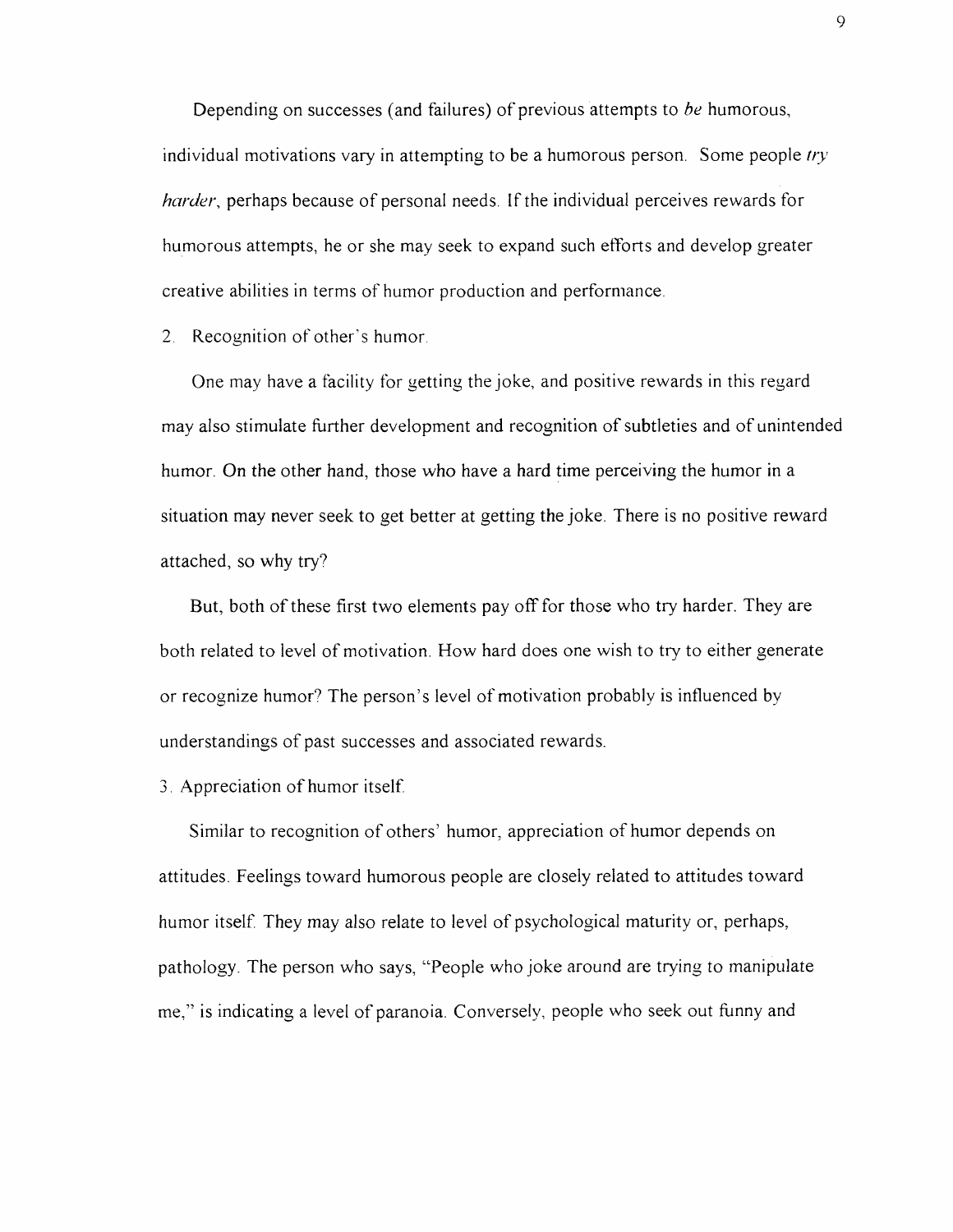amusing entertainment are indicating that they want to be happy. One might conclude that in contemporary American society appreciation of humor is normative.

4. Laughing.

Laughter is one possible response to humor. However, it may also be the case that humorous people, those who get the joke or those who create the joke in the first place, may have a dead-pan delivery. Further, those who don't get the joke may heartily join in the laughter merely for social reasons, or perhaps just because they're nervous.

# 5. Coping.

Thorson and Powell (1993a & 1993b) argue that the use of humor as a coping mechanism is admirable. Freud (1916) had said that humor can be a type of response to a crisis wherein the individual is able to focus upon the true meaning of the problem, but to dismiss its importance. Laughing at a problem, or laughing off a problem, then may be a kind of armor against the problems and misfortunes inevitably encountered in life.

## 6. Perspective.

Individual outlook might been seen as an element of personal sense of humor as well, especially when the outlook includes an appreciation of life's absurdities. One can laugh at a silly situation, and one can laugh at oneself. Outlook might include such things as being good-natured, tolerant, broad-minded, and generous. These are things that are consistent with being good-humored (Thorson  $&$  Powell, 1993a).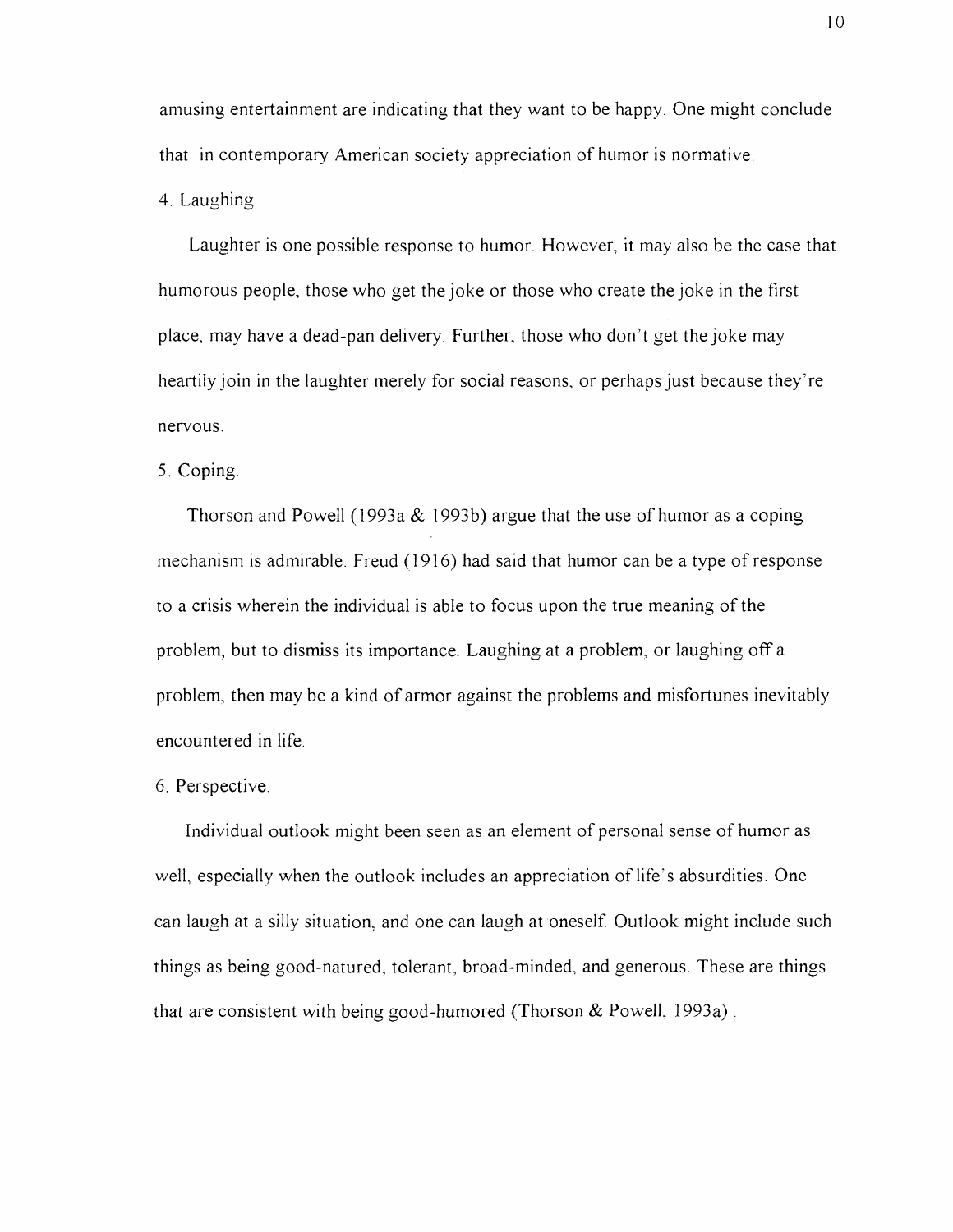Having outlined these elements of a humor repertoire, and having previously listed their thoughts on elements of a multidimensional sense of humor, Thorson and Powell (1991) published the Multidimensional Sense of Humor Scale (MSHS) (Thorson & Powell, 1993 and 1993b). Factor analyses of the MSHS have found several consistent elements: creativity and social uses of humor, coping through uses of humor, appreciation of humor, and appreciation of humorous people. Kohler and Ruch (1996) found the MSHS to be somewhat higher than other humor scales in terms of validity and reliability, and the scale has been used in a large number of studies and has been translated into 15 different languages. Of greater importance in the present setting, it has also been shown to be easy to administer in large groups and is clear and easily understood .

In conclusion, Mindess has argued that purpose in life and sense of humor are related, but he presented no data to prove his point. While there are numerous studies of purpose in life, and almost as many studies of various elements of sense of humor, no previous empirical study was found that assessed both sense of humor and purpose in life. It would seem that the two concepts might be related in that those who lead the genuinely good life presumably have the ability to laugh at life (and themselves) while maintaining a high level of personal purpose. Those who are good-natured might seem to also have appropriate perspective in terms of recognition of life's goals and the importance of achieving those goals. Being on good terms with life must also include being on good terms with other people. And being on good terms with other people must surely include having a good sense of humor.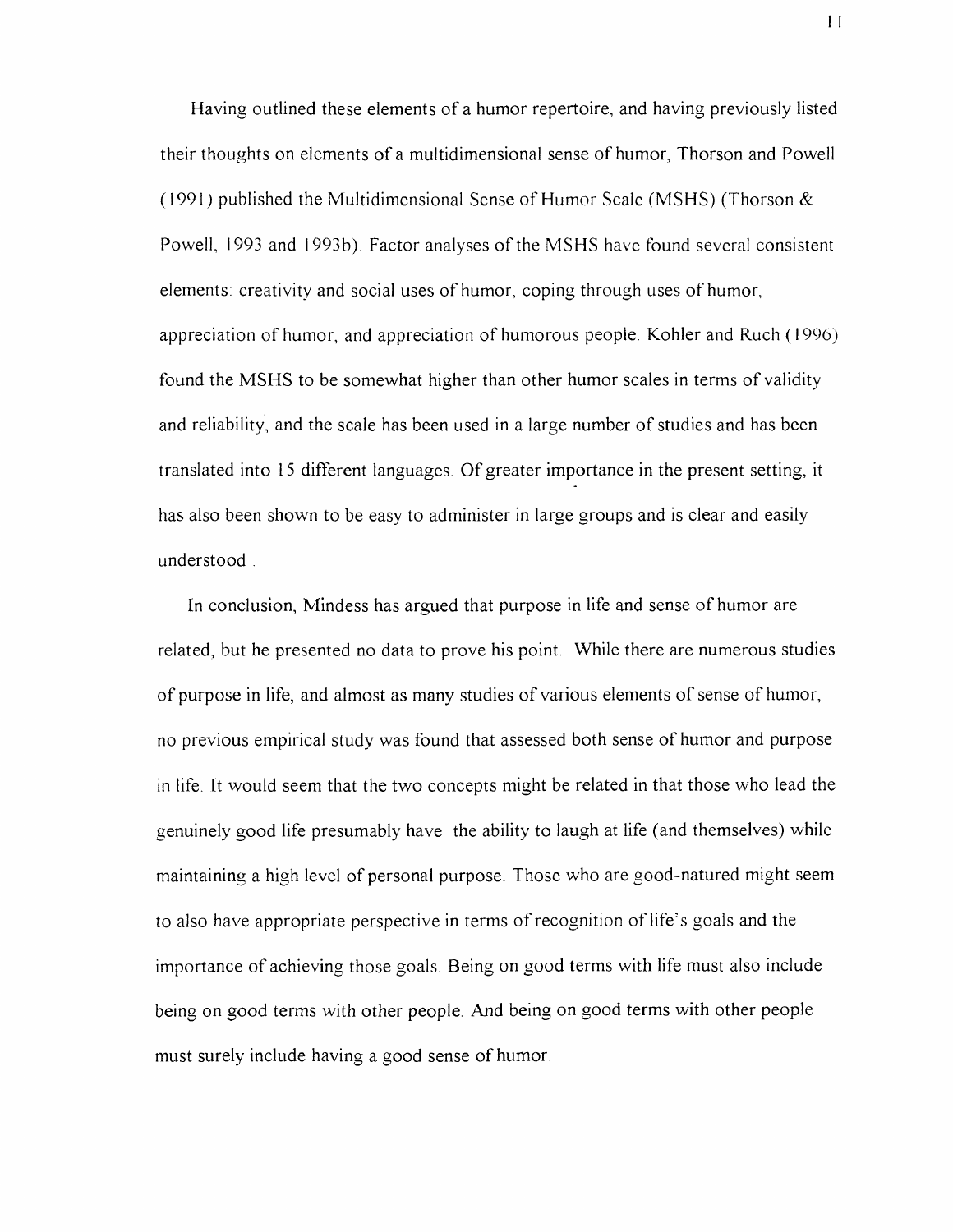The objective of the present study is to take two standardized psychological scales to assess purpose in life and sense of humor in a convenience sample large enough to give acceptable statistical power, and to test for relationships between the two concepts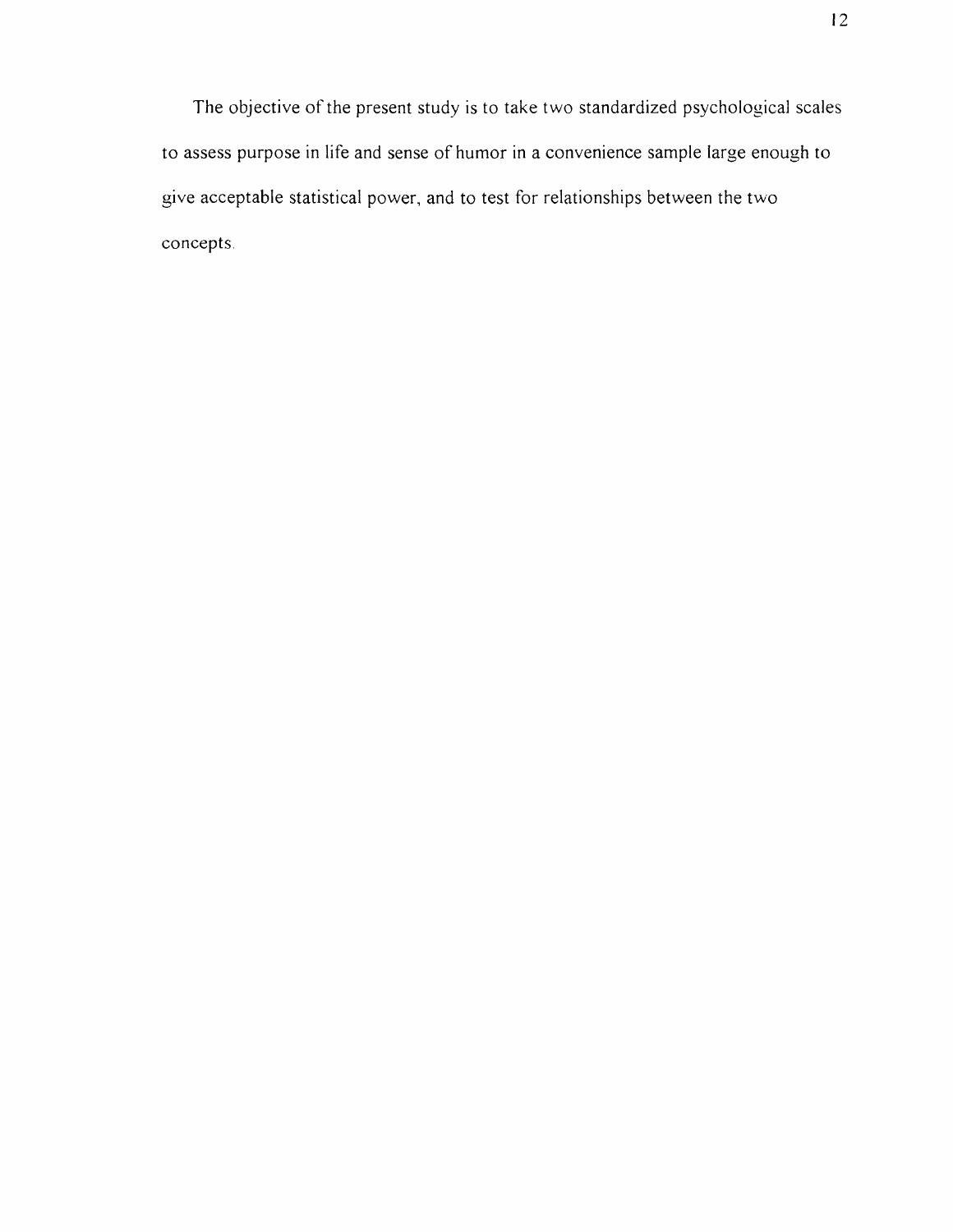#### **Chapter 3 - Methodology**

The present study assessed purpose in life and sense of humor in a sample of undergraduates and looked for correlations between overall humor score and purpose in life score as well correlations of purpose in life with several sub-scales of the sense of humor test.

**A. Assumptions.** It is assumed that research participants provided honest, complete answers, and that the instruments used were valid and reliable.

**B. Limitations.** This is at best a preliminary study with a convenience sample. The researcher did not have the means to draw a random sample or to draw a sample from a broad geographical area.

**C. Definition of terms.** For the purposes of this study, scores on the Modified Purpose in Life Scale (MPIL) (Chang & Dodder, 1983-84) are equivalent to "purpose in life," and scores on the Multidimensional Sense of Humor Scale (MSHS) (Thorson & Powell, 1993a) are equivalent to "sense of humor."

**D. Hypotheses.** It was hypothesized that there is a positive correlation between scores on the MPIL and the MSHS that is significant at the .05 level. It was also hypothesized that there is a positive, significant, correlation between scores on the Modified Purpose in Life Scale and the Coping Humor Sub-Scale of Thorson & Powell's Multidimensional Sense of Humor Scale.

E. **Description of instruments.** The scales used in the present study include the Modified Purpose in Life Scale (Chang & Dodder, 1983-84) and the Multidimensional Sense of Humor Scale (Thorson & Powell, 1993a).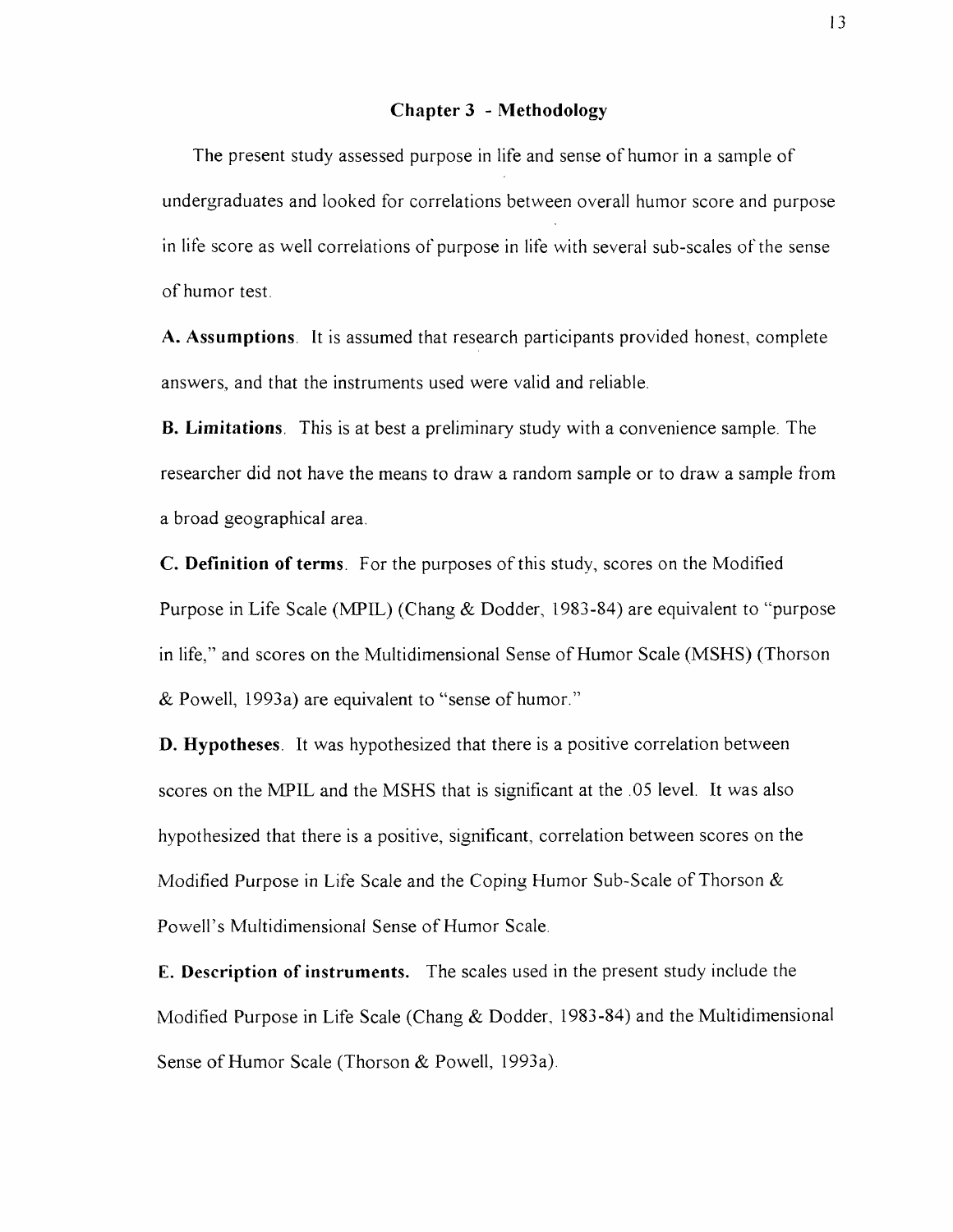The purpose in life scale appears as Items 25 through 31 in the questionnaire attached in Appendix A. Chang and Dodder (1983-84) took the original 20-item Purpose in Life test (Crumbaugh & Maholick, 1964) and reduced it to 10 items according to response categories consistent with the original test. This 10-item scale was then validated through item analyses using two cross-national studies, one of 177 persons from Oklahoma and another of 202 people in Taipei, Taiwan. They concluded that just seven items in fact were adequately representative of the concepts central to the scale. A factor analysis of the resultant seven-item scale resulted in three factors: emptiness of life, boredom and lacking goals, and satisfaction and purposeful life. The seven item scale had a Cronbach alpha of .79 in Chang and Dodder's study. The MPIL was used because it is short, convenient, and easily scored.

The MSHS's construction and validation is detailed in articles by Thorson and Powell (1993a and 1993b). It consists of the first 24 items on the appended questionnaire. Respondents are asked to agree or disagree on a Likert scale to various self-descriptive statements. A recent administration of the MSHS found it to have Cronbach alphas of .91 with 357 white respondents and .89 with 116 black respondents (Thorson, Powell, & Samuel, 2001).

**F. Sample.** The sample was made up of undergraduates at the University of Nebraska at Omaha asked by their professors to cooperate in a study of feelings and attitudes. A minimum of 120 usable questionnaires were to be completed.

**G. Data collection procedures.** The instruments were to be distributed during regular class time, and the participants were asked to complete them as quickly as possible.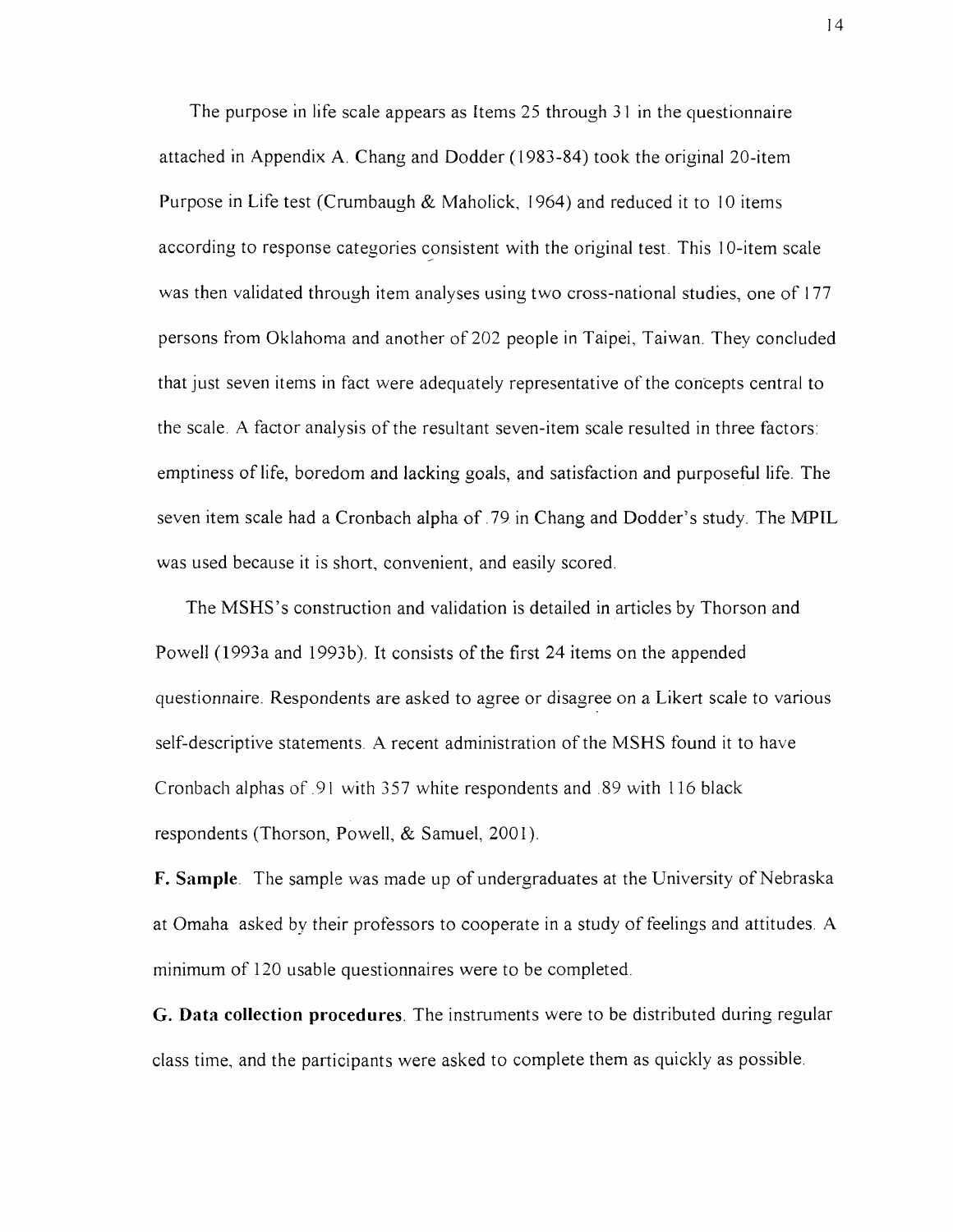Pilot tests found that the questionnaire can usually be completed in less than ten minutes. A cover letter (see Appendix A) assured anonymity and told those who might be bothered by the questionnaire or its contents in any way to please just turn in a blank instrument. Approval of the study was requested (and granted) from the University of Nebraska Institutional Review Board.

# **H. Treatment of data**

Individual questionnaires were to be scored and scores entered into a statistical package for analysis. Pearson product-moment,correlation coefficients were to be calculated comparing overall scores on the MPIL and the MSHS, as well as correlations, presented in a matrix, between sub-scales of the MSHS that are suggested by Thorson and Powell's earlier factor analysis (1993b) in addition to age and gender. Purpose in life scores and sense of humor scores were also to be presented as means and standard deviations for both male and female subjects and the results compared by *t* test.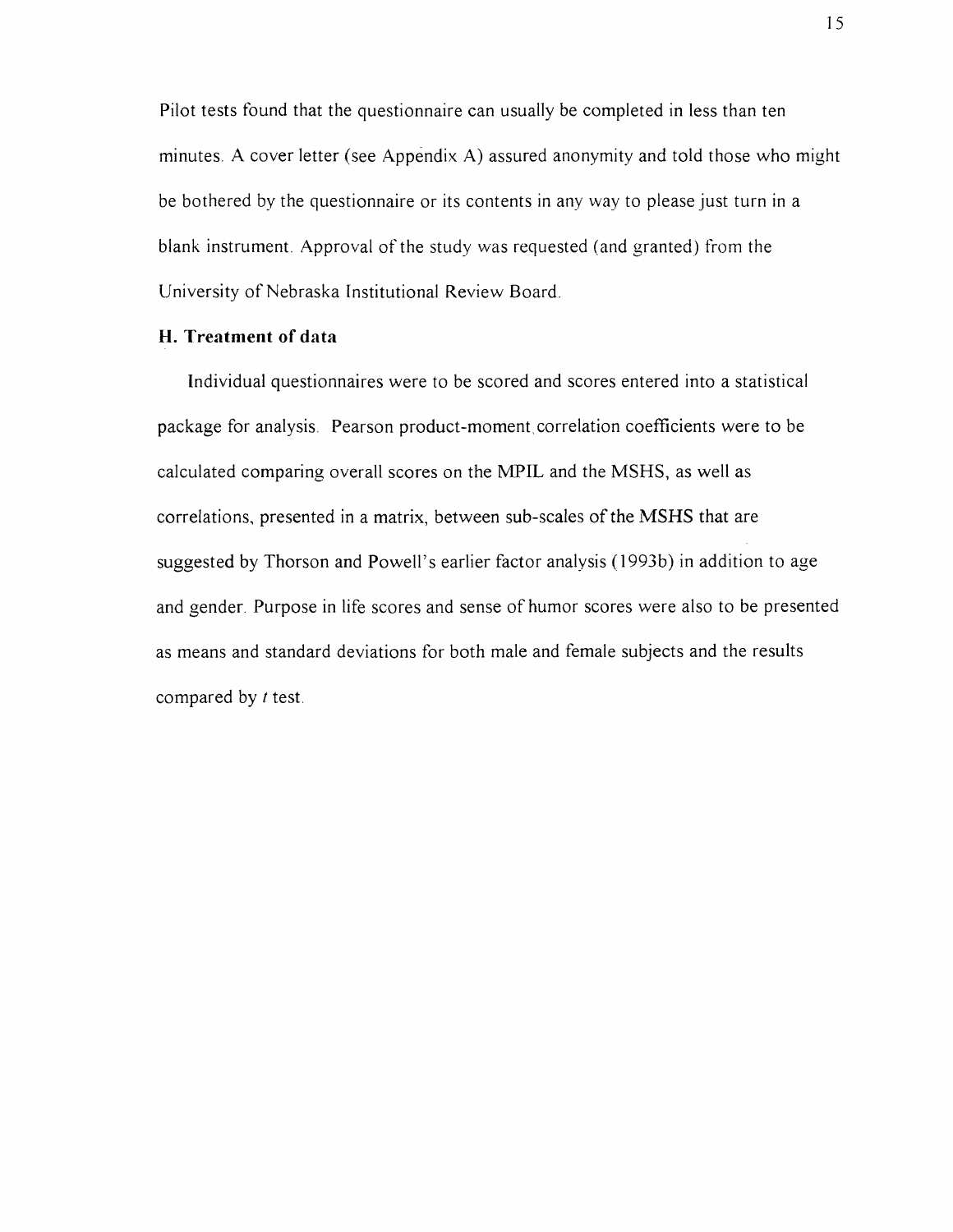#### **Chapter 4 - Results**

The purpose of the present study was to examine correlations between purpose in life and various dimensions of sense of humor. The seven-item Modified Purpose in Life Scale (Chang & Dodder, 1983-84) and the 24-item Multidimensional Sense of Humor Scale (Thorson & Powell, 1993a & 1993b) were administered to three large classes of undergraduates at the University of Nebraska at Omaha during the Fall Semester of 2002. The questionnaire (see Appendix A) contained a cover letter telling participants to turn in a blank instrument if any of the questions asked bothered them in any way. The study was approved by the University of Nebraska Institutional Review Board. Items were scored from 0 to 4 on Likert scales, with negatives reversed in scoring.

A total of 141 questionnaires were distributed, and usable responses were received from 136 individuals: 55 men and 81 women. Ages of respondents ranged from 18 to 51 years (Mean = 21.6 years,  $SD = 6.1$ ; males' mean age was 21.4,  $SD = 4.2$ , and females' was 21.7, *SD* = 5.5).

The MSHS can be reported as sub-scales, using elements of sense of humor suggested by factor analyses of the scale; the sub-scales are titled: Creation and Performance, Uses of Humor for Coping, Social Uses of Humor, and Attitudes Toward Hum or and Humorous People. Table 1 contains the items and their respective numbers (as they appeared on the appended questionnaire) grouped by sub-scales. In this narrative and in subsequent tables, these MSHS variables will be referred to as "Creation," "Coping," "Social," and "Attitude," and scores on the Modified Purpose in Life Test will be referred to as "Purpose."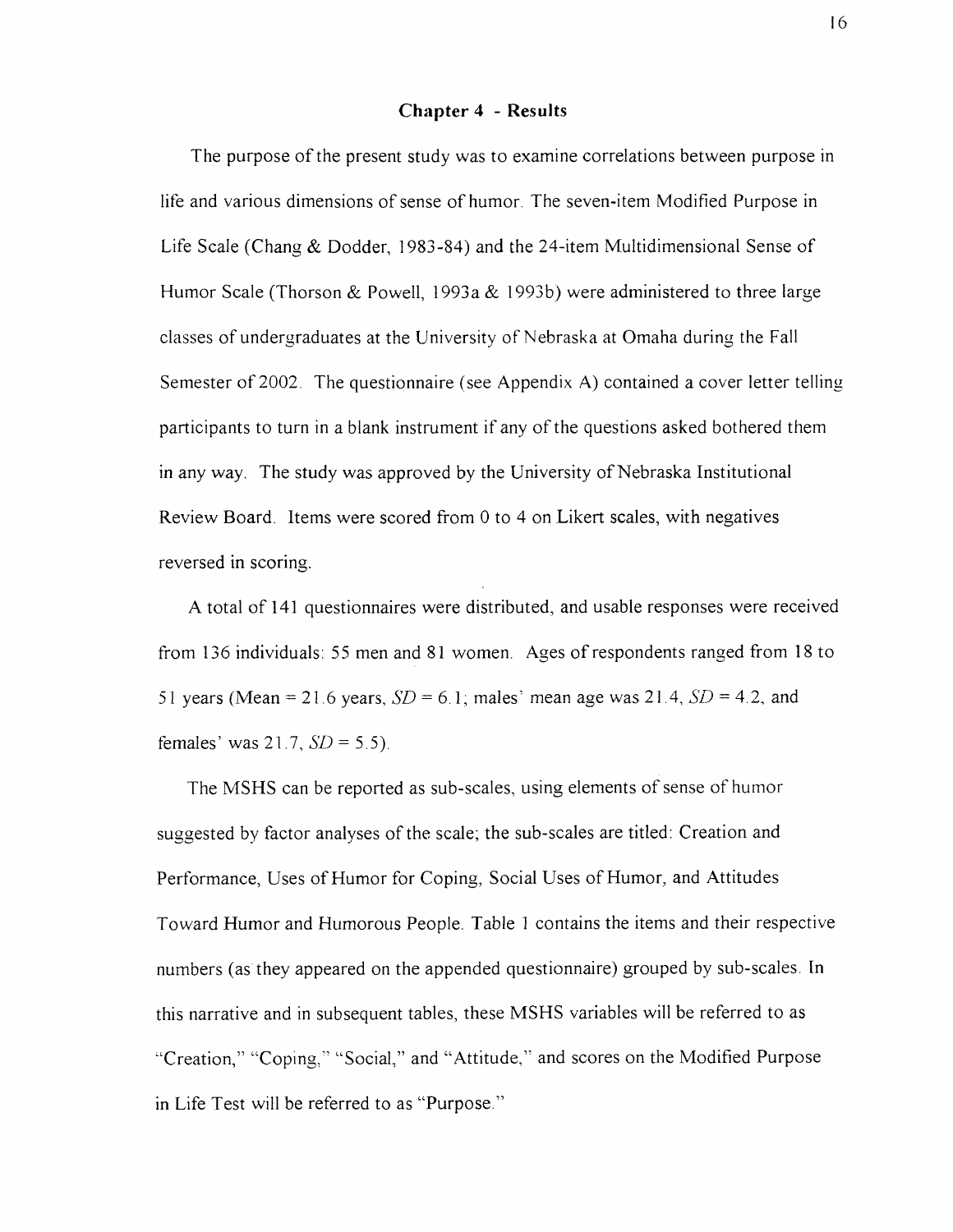#### I. *( >eat ion and Performance*

- 6. Sometimes I think up jokes or funny stories.
- 5. Other people tell me that I say funny things.
- 9. 1 can often crack people up with the things I say.
- 12. I can say things in such a way as to make people laugh.
- 15. People look to me to say amusing things.
- 18. I'm regarded as something of a wit by my friends.
- 24. My clever sayings amuse others.

# II. *Uses of Humor for Coping*

- 2. Uses of wit or humor help me master difficult situations.
- 6. I can use wit to help adapt to many situations.
- 13. Humor is a lousy coping mechanism.
- 16. Humor helps me cope.
- 19. Coping by using humor is an elegant way of adapting.
- 20. Trying to master situations through uses of humor is really dumb.
- 22. Uses of humor help to put me at ease.

# III. *Social Uses of Humor*

- 3. I'm confident that I can make other people laugh.
- 7. I can ease a tense situation by saying something funny.
- 17. I'm uncomfortable when everyone is cracking jokes.
- 21.1 can actually have some control over a group by my uses of humor.
- 23. I use humor to entertain my friends.

#### IV. *Attitudes Toward Humor and Humorous People*

- 4. I dislike comics.
- 8. People who tell jokes are a pain in the neck.
- 10. I like a good joke.
- 11. Calling somebody a "comedian: is a real insult.
- 14. I appreciate those who generate humor.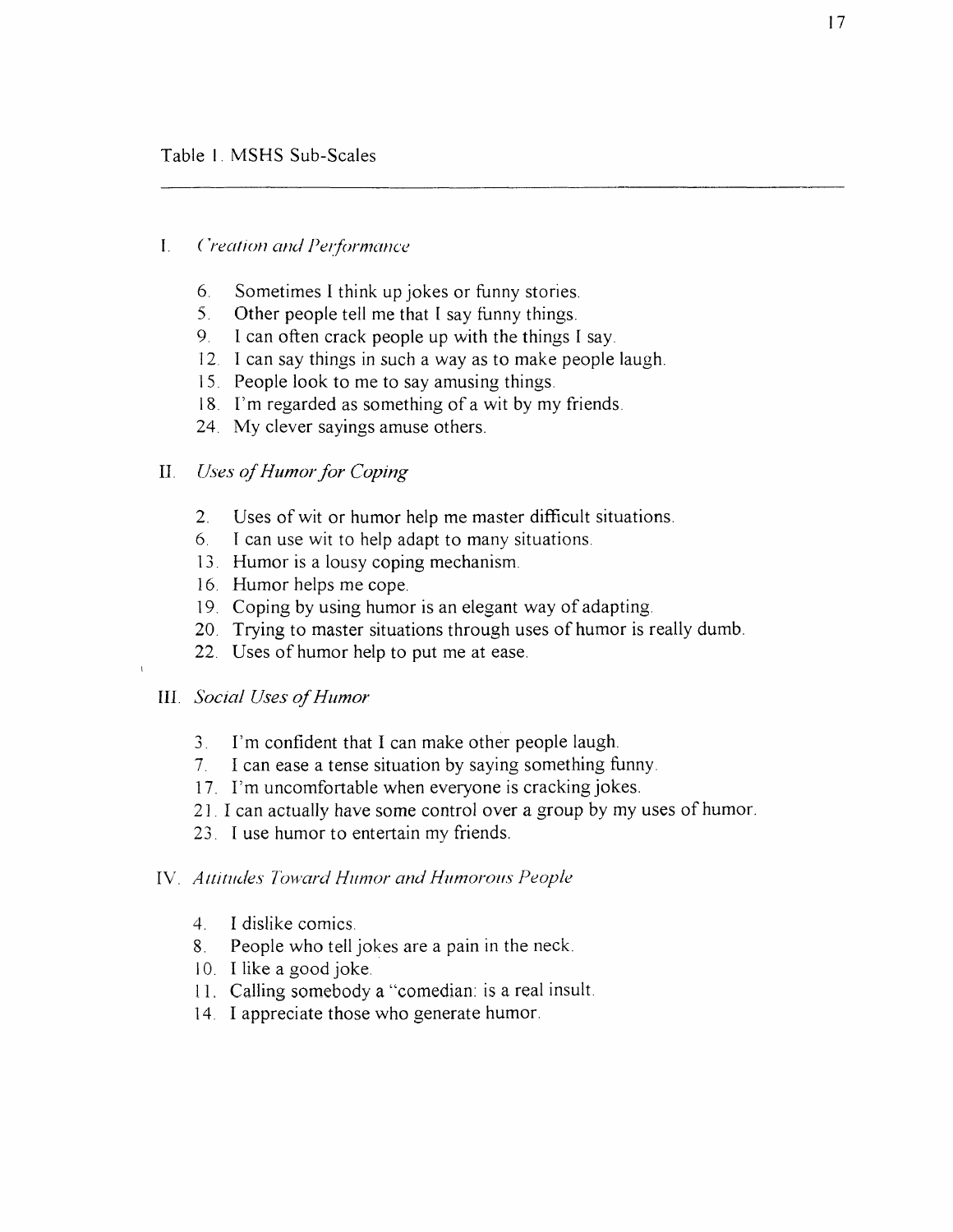Means and standard deviations for the MPIL scores and the sub-scales of the MSHS, as well as the total score on the MSHS (identified as "Humor") are reported, by gender, in Table 2.

| Variable        | Gender  | Mean | SD   | $\pmb{t}$       |
|-----------------|---------|------|------|-----------------|
|                 |         |      |      |                 |
| Purpose         | Males   | 23.7 | 3.1  |                 |
|                 | Females | 24.3 | 4.3  | $.82$ (n.s.)    |
| <b>Creation</b> | Males   | 19.4 | 4.6  |                 |
|                 | Females | 16.9 | 5.1  | 2.89 $(p<01)$   |
|                 |         |      |      |                 |
| Coping          | Males   | 20.8 | 4.3  |                 |
|                 | Females | 20.3 | 4.4  | $.66$ (n.s.)    |
| Social          | Males   | 14.6 | 3.1  |                 |
|                 | Females | 12.8 | 3.4  | 3.18 $(p<.01)$  |
| <b>Attitude</b> | Males   | 17.0 | 2.9  |                 |
|                 | Females | 16.6 | 3.3  | $.68$ (n.s.)    |
|                 |         |      |      |                 |
| Humor           | Males   | 69.1 | 11.9 |                 |
|                 | Females | 64.2 | 12.9 | 2.20 $(p< .05)$ |
|                 |         |      |      |                 |

Table 2. Means and Standard Deviations, by Sex, for MPIL and MSHS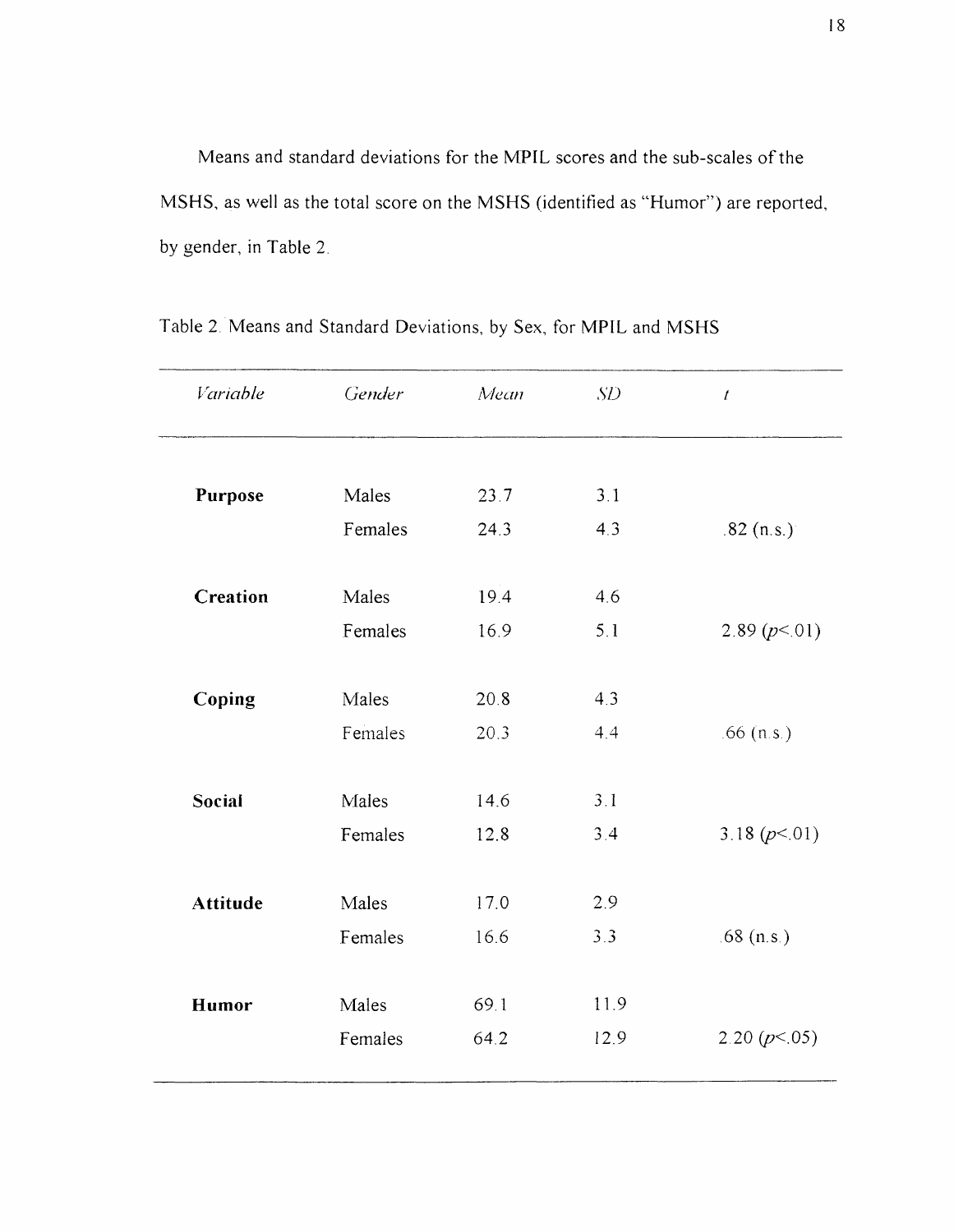As these data indicate, the 81 women in the sample scored slightly higher in Purpose in Life, a difference that was not significantly different. The 55 male respondents scored higher in every element of sense of humor where significant differences were found on the Creation and Performance sub-scale of the MSHS as well as the Social Uses of Humor sub-scale. Total score on the Multidimensional Sense of Humor Scale was also significantly higher for males. These differences in humor score by gender were consistent with Thorson and Powell's (1993b) earlier sample, but the total scores were somewhat lower in the present study  $(cf)$  males  $=$ 72.5 and females = 71.5 in the 1993 group). Males in 1993 were also higher in Creativity humor, but females in that sample were somewhat higher than males in uses of Coping humor. MSHS scores on the present sample were more consistent with those more recently reported by Thorson, Powell, and Samuel (2001) for a UNO sample of 357 students (67.7 for males and 67.2 for females).

Table 3 presents correlations between scores on the Modified Purpose in Life Scale, the Multidimensional Sense of Humor Scale, and the two demographic variables. The participants in the present study were coded as males  $= 1$  and females  $=$ 2 for scoring purposes. Thus it can be seen in the first comparison presented, the dependent variable of Creativity and Performance of humor, there were no significant correlations by Purpose in Life or by age, but males were significantly higher than females ( $r = -24$ ,  $p < .01$ ), which is consistent with the *t* test comparisons presented in Table 2 and Thorson and Powell's 1993 sample.

There were no gender or age differences in the second comparison, uses of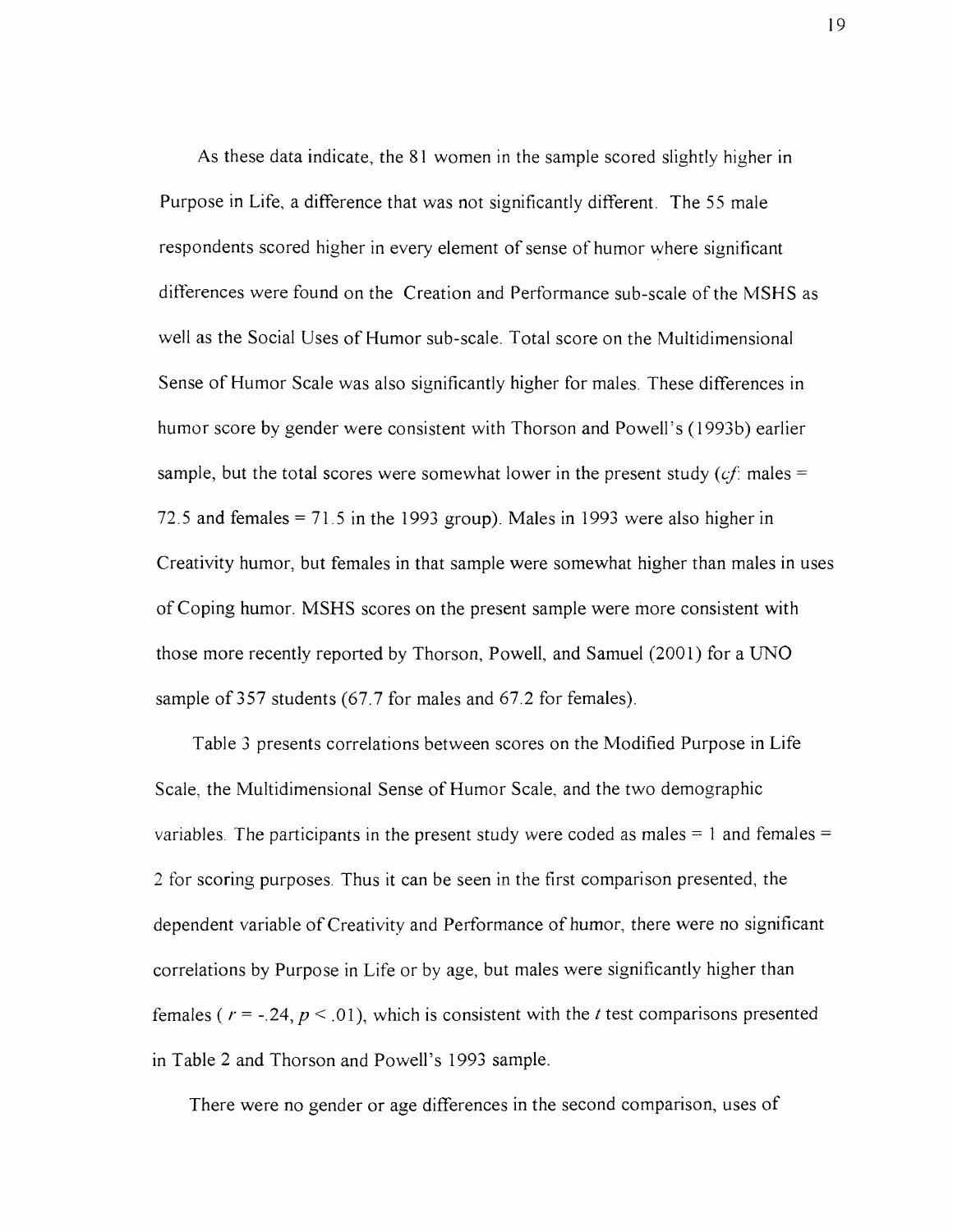Coping Humor, but there was a fairly large, positive correlation with Purpose in Life  $\hat{R} = 0.31$ ,  $p < 0.001$ ); individuals with higher Coping Humor scores also scored higher on the Modified Purpose in Life scale.

| Variable        | Purpose  | Age    | Sex      |
|-----------------|----------|--------|----------|
|                 |          |        |          |
| <b>Creation</b> | .11      | $-.10$ | $-.24**$ |
| Coping          | $.31***$ | .04    | $-.06$   |
| <b>Social</b>   | $.19*$   | $-.02$ | $-27**$  |
| Attitude        | $.45***$ | .09    | $-06$    |
| Humor           | $.30***$ | .01    | $-18*$   |
| ***n< 001       |          |        |          |

Table 3. Correlations of Purpose in Life, Age, Gender, and Sense of Humor Scores

\*\*\* $p<.001$ \*\* $p<.01$ \* $p<.05$ 

In the third comparison of dependent variables, Social Uses of Humor, there was a significant relationship with Purpose in Life  $r = 19$ ,  $p < 05$ ), and a more robust correlation of Social Uses of Humor with gender  $r = -27$ ,  $p \le 01$ ). Males reported that they used social humor more than females.

The MSHS sub-scale assessing attitudes toward humor and humorous people gave the biggest correlation with Purpose in Life:  $r = 0.45$  ( $p < 0.001$ ). As score on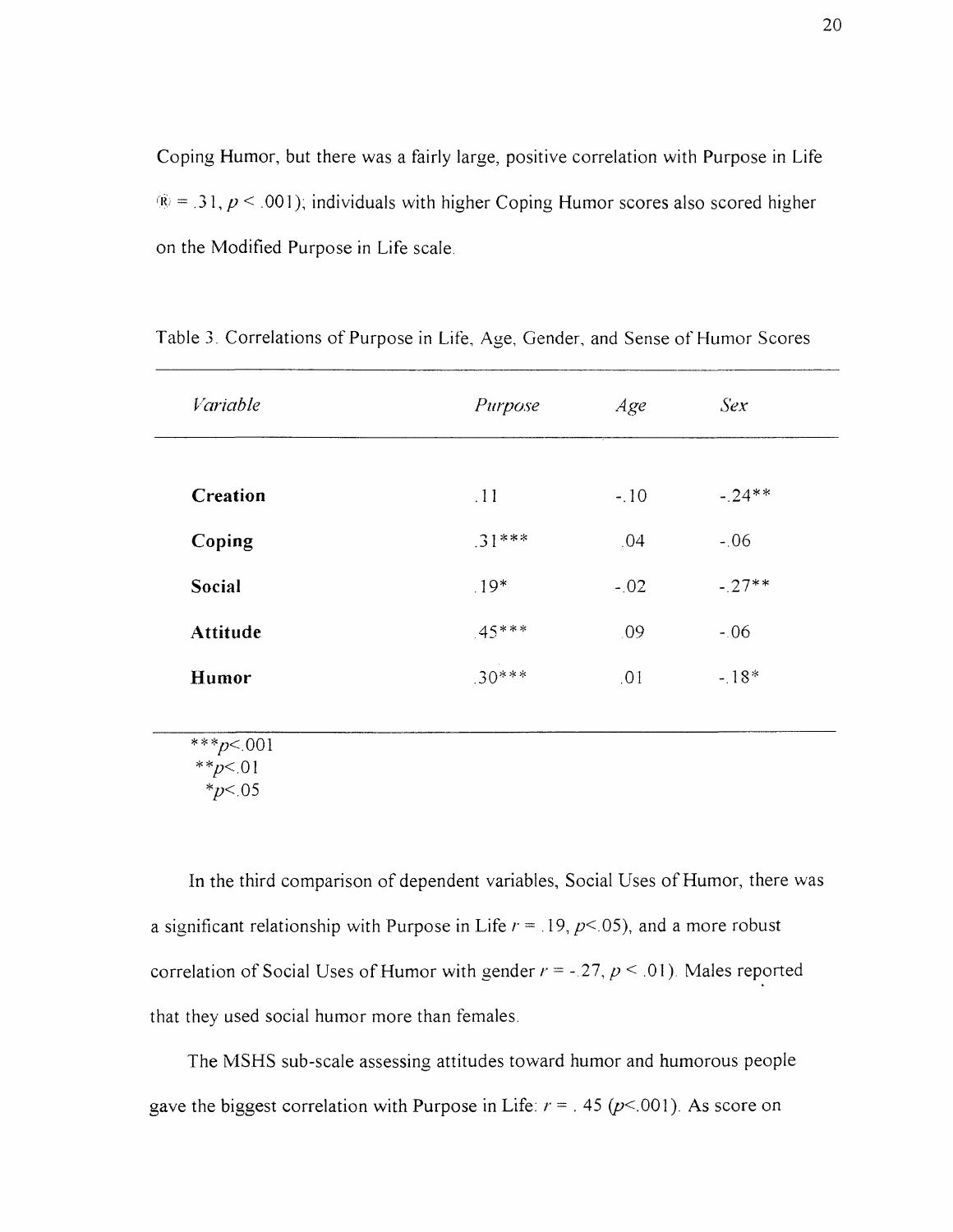Attitude increased, so did the score on the MPIL. There were no differences by age or sex with this variable.

Finally, the overall total score on the MSHS ("Humor") correlated positively with Purpose in Life  $r = .30$ ,  $p \le 001$ ). As the total humor score increased, so did the score on the MPIL. There was no age difference in total humor score, but there was a gender

difference: males scored significantly higher than females.

Based on these data, then, the two hypotheses of this study can be accepted: there is evidence upon which to suggest a positive relationship between purpose in life and sense of humor, and there is some data upon which to conclude that there is a positive relationship between purpose in life and uses of coping humor. The even larger positive correlation between purpose in life and attitudes toward humor and humorous people had not been hypothesized.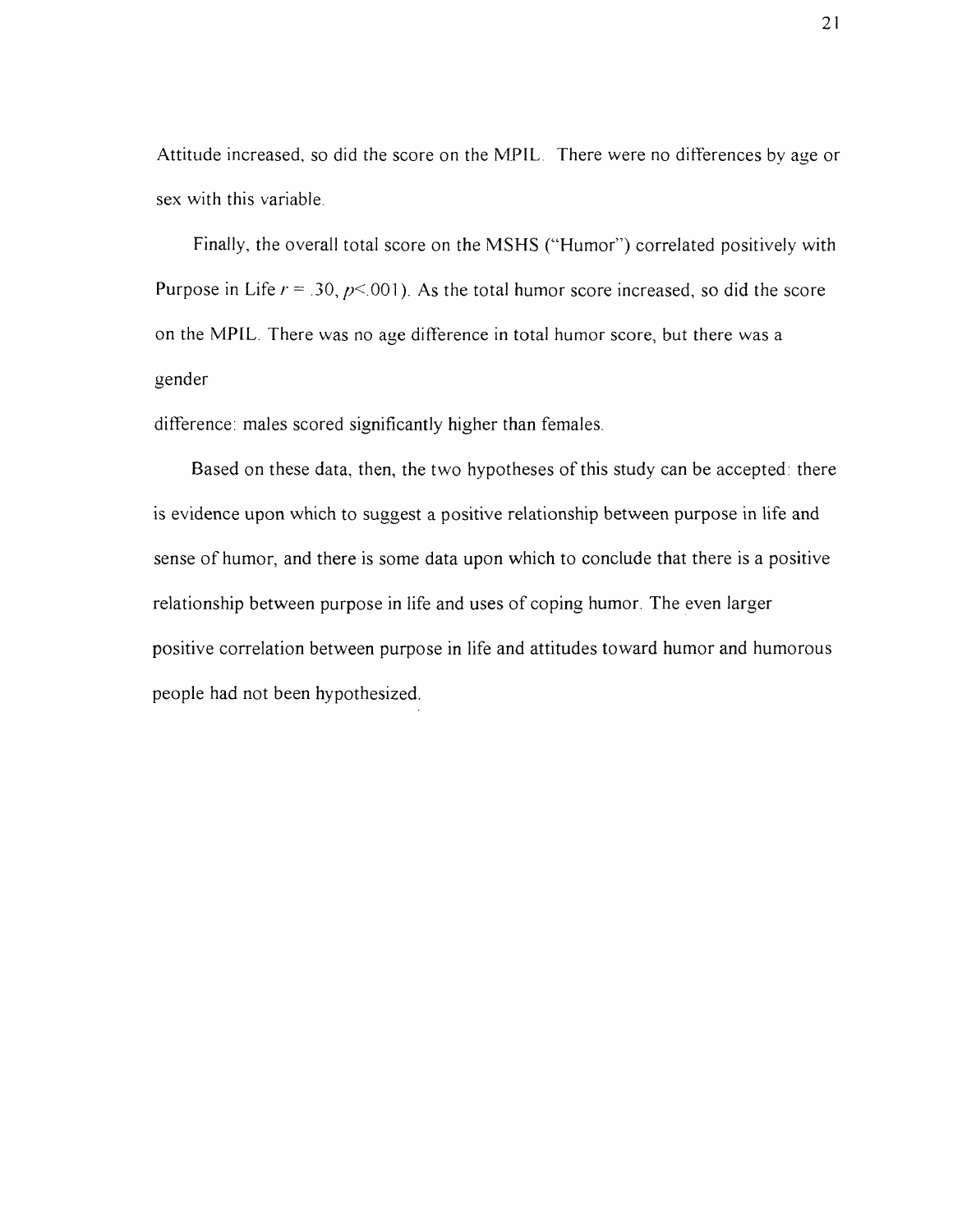#### **Chapter 5 - Discussion**

It would be presumptuous to make too much of one preliminary study with results from 136 college students. This cross-sectional study, utilizing a convenience sample, does not have much of an age range, and the study was conducted in just one geographic area. Generalizations from these data are thus limited. There were, however, fairly robust findings for a study of this kind, and some of them came as a surprise.

For the basic purposes of the study, the evidence was sufficient to support the hypotheses, and Harvey Mindess (1987) seems to have been right when he said that there is a relationship between sense of humor and purpose in life. Apparently, the variance lies in the elements assessed by the MSHS sub-scales for Uses of Humor for Coping and, especially, Attitude Toward Humor and Humorous People.

Further analyses by scale item might reveal *which* particular items correlated best with purpose in life, and thus give a better perspective on the concepts involved in these relationships. Table 4 lists the MSHS items and their correlation with the MPIL.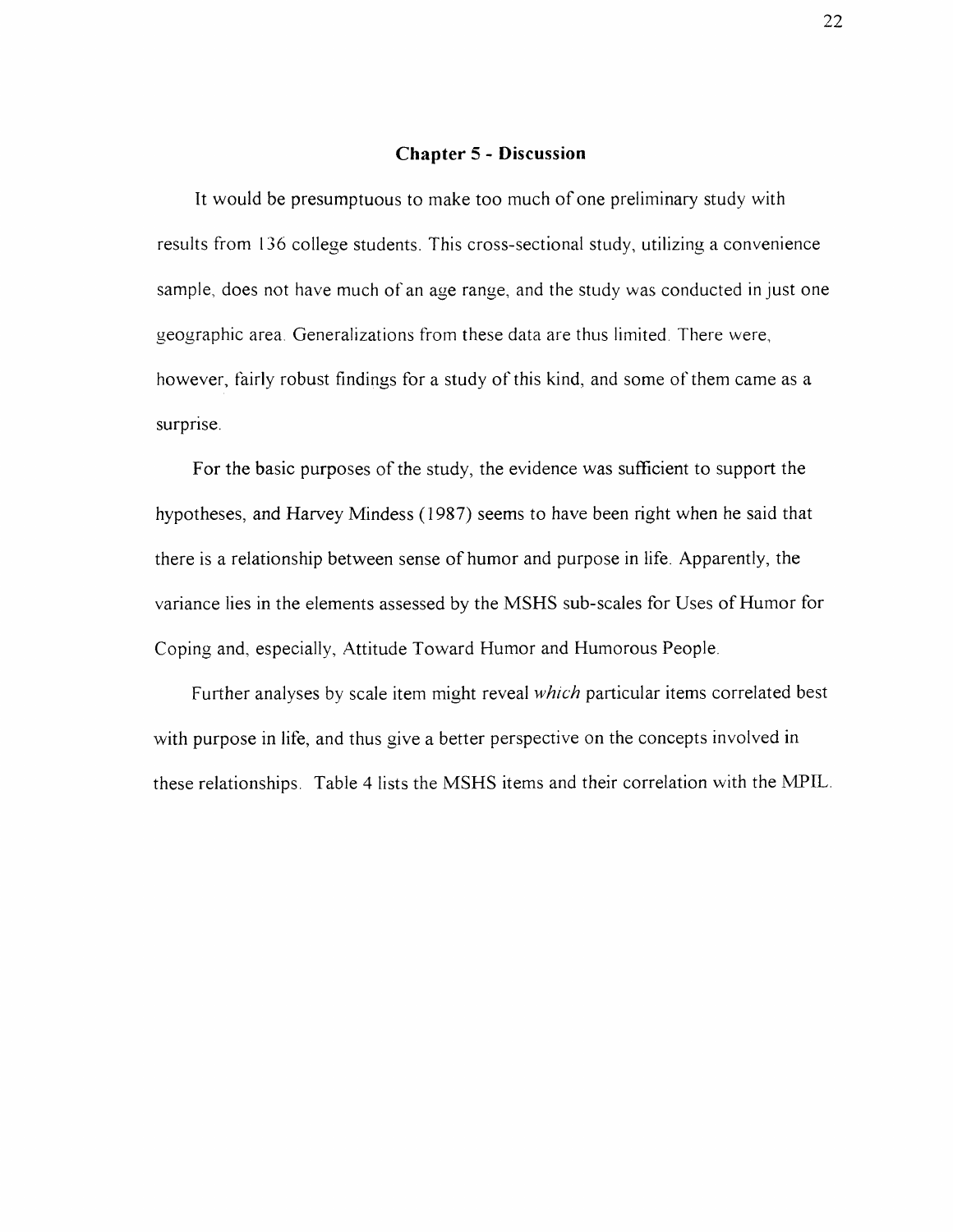|                                  | MSHS Item                                                          | r                     | $\overline{\rho}$ |
|----------------------------------|--------------------------------------------------------------------|-----------------------|-------------------|
| $\mathbf{1}$ .                   | Sometimes I think up jokes or funny stories                        | .03                   |                   |
| $\overline{2}$ .                 | Uses of wit or humor help me master difficult situations.          | .13                   |                   |
| 3 <sub>1</sub>                   | I'm confident that I can make other people laugh.                  | $\pm 11$              |                   |
| $4_{\cdot}$                      | I dislike comics.                                                  | .26                   | .002              |
| 5 <sub>1</sub>                   | Other people tell me that I say funny things                       | 16                    |                   |
| 6.                               | I can use wit to help adapt to many situations.                    | .25                   | .003              |
| $7_{\scriptscriptstyle{\wedge}}$ | I can ease a tense situation by saying something funny.            | $\frac{17}{2}$        | .05               |
| 8 <sub>1</sub>                   | People who tell jokes are a pain in the neck.                      | .36                   | .000              |
| 9.                               | I can often crack people up with the things I say.                 | .05                   |                   |
| 10.                              | I like a good joke.                                                | .28                   | .001              |
| 11.                              | Calling somebody a "comedian" is a real insult.                    | .31                   | .000              |
| 12.                              | I can say things in such a way as to make people laugh.            | .16                   |                   |
|                                  | 13. Humor is a lousy coping mechanism.                             | .40                   | .000.             |
| 14.                              | I appreciate those who generate humor.                             | .43                   | .000              |
|                                  | 15. People look to me to say amusing things.                       | $-.06$                |                   |
|                                  | 16. Humor helps me cope.                                           | .13                   |                   |
|                                  | 17. I'm uncomfortable when everyone is cracking jokes.             | .20                   | .05               |
| 18.                              | I regarded as something of a wit by my friends.                    | .10                   |                   |
| 19.                              | Coping by using humor is an elegant way of adapting.               | .06                   |                   |
| 20.                              | Trying to master situations through uses of humor is really dumb.  | .33                   | .000              |
| 21.                              | I can actually have some control over a group by my uses of humor. | .03                   |                   |
|                                  | 22. Uses of humor help to put me at ease.                          | .32                   | .000              |
| 23 <sub>1</sub>                  | I use humor to entertain my friends.                               | $\lceil \cdot \rceil$ |                   |
|                                  | 24. My clever sayings amuse others.                                | .16                   |                   |
|                                  | <b>Total MSHS</b>                                                  | .30                   | .001              |

Table 4. Humor Items and Correlations with Purpose in Life

The first three sense of humor items do not correlate significantly with the group's score on the MPIL, but Item #4, "I dislike comics," does have a significant relationship with the purpose in life score. It is one of the "Attitude Toward Humor and Humorous People" items (it correlates with that sub-scale of the MSHS at the rate of  $r = .70$ ).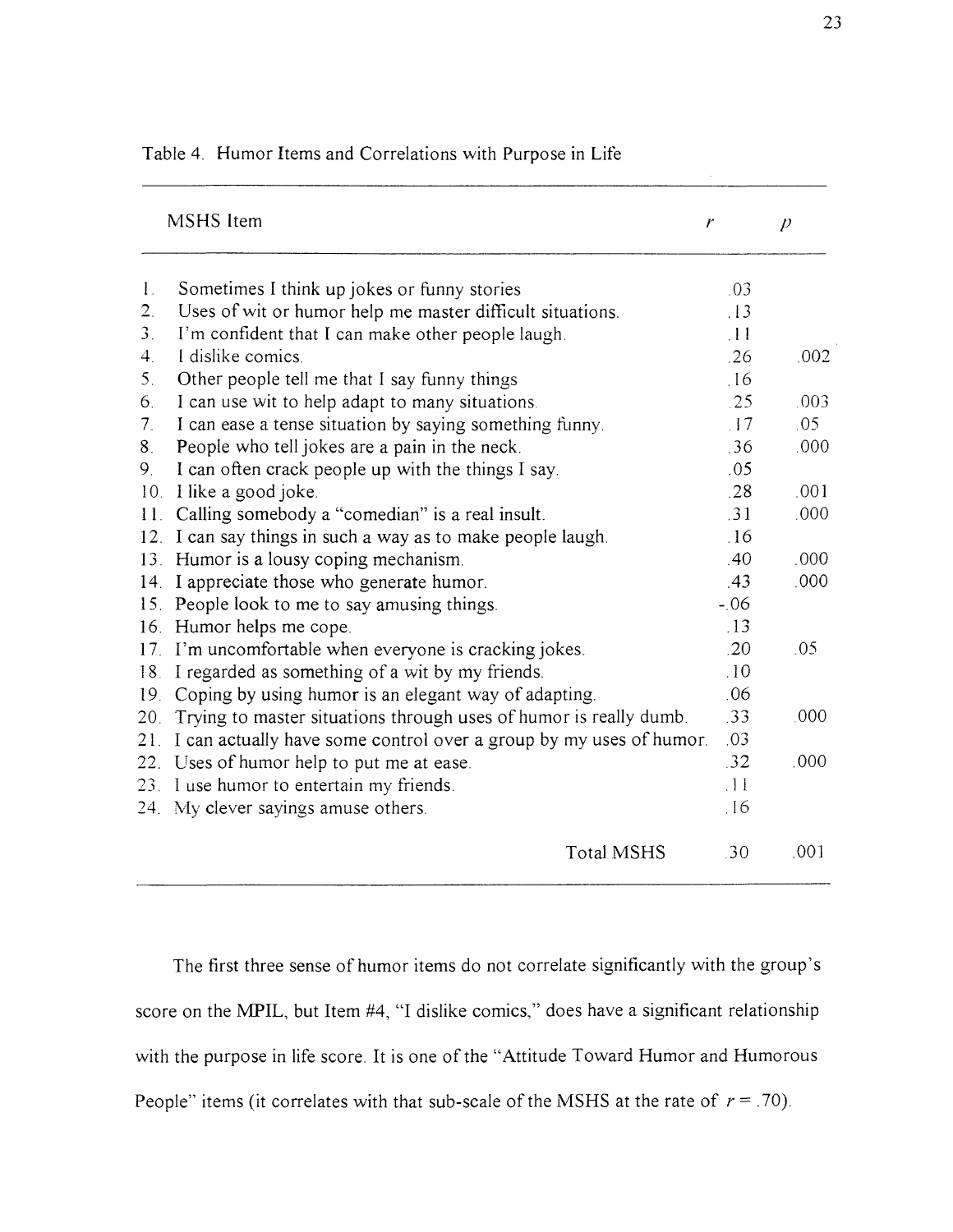Note that all negatively-phrased items of the Multidimensional Sense of Humor Scale are reversed in scoring, so in all cases high item score means higher sense of humor score. So, people who *like* comics are higher in purpose in life.

The next item with a significant MPIL correlation is #6 "I can use wit to help adapt to many situations." This is one of the Coping Humor items; it has a correlation of .71 with the Coping Humor sub-scale of the MSHS. The next item, "I can ease a tense situation by saying something funny," is one of the Social Uses of Humor items; it has a small but significant correlation with MPIL score.

"People who tell jokes are a pain in the neck," one of the attitudinal items (it correlates with the Attitudes Toward Humor and Humourous People sub-scale at the level of  $r = .79$ ) has a robust relationship with purpose in life ( $r = .36$ ,  $p < .000$ ). So does item #10 ("I like a good joke "), another attitudinal item. Similarly, #11, "Calling somebody a 'comedian' is a real insult," is another attitudinal item with a relatively high correlation to purpose in life score ( $r = .31$ ,  $p < .000$ ). People who like comedians have higher purpose in life.

The next item with a relatively high correlation with MPIL score is  $#13$ , "Humor is a lousy coping mechanism." This is one of the items that is related both to Coping Humor ( $r = .57$ ) and Attitudes ( $r = .67$ ). The next one, "I appreciate those who generate humor," also has a high correlation with MPIL as well as with Coping ( $r =$ .61) and Attitudes Toward Humor and Humorous People ( *r —* .74).

Interestingly, a straight Coping Humor item (#16 "Humor helps me cope,") is not significantly correlated with MPIL score. But #20, "Trying to master situations through uses of humor is really dumb," does have a significant MPIL correlation ( $r =$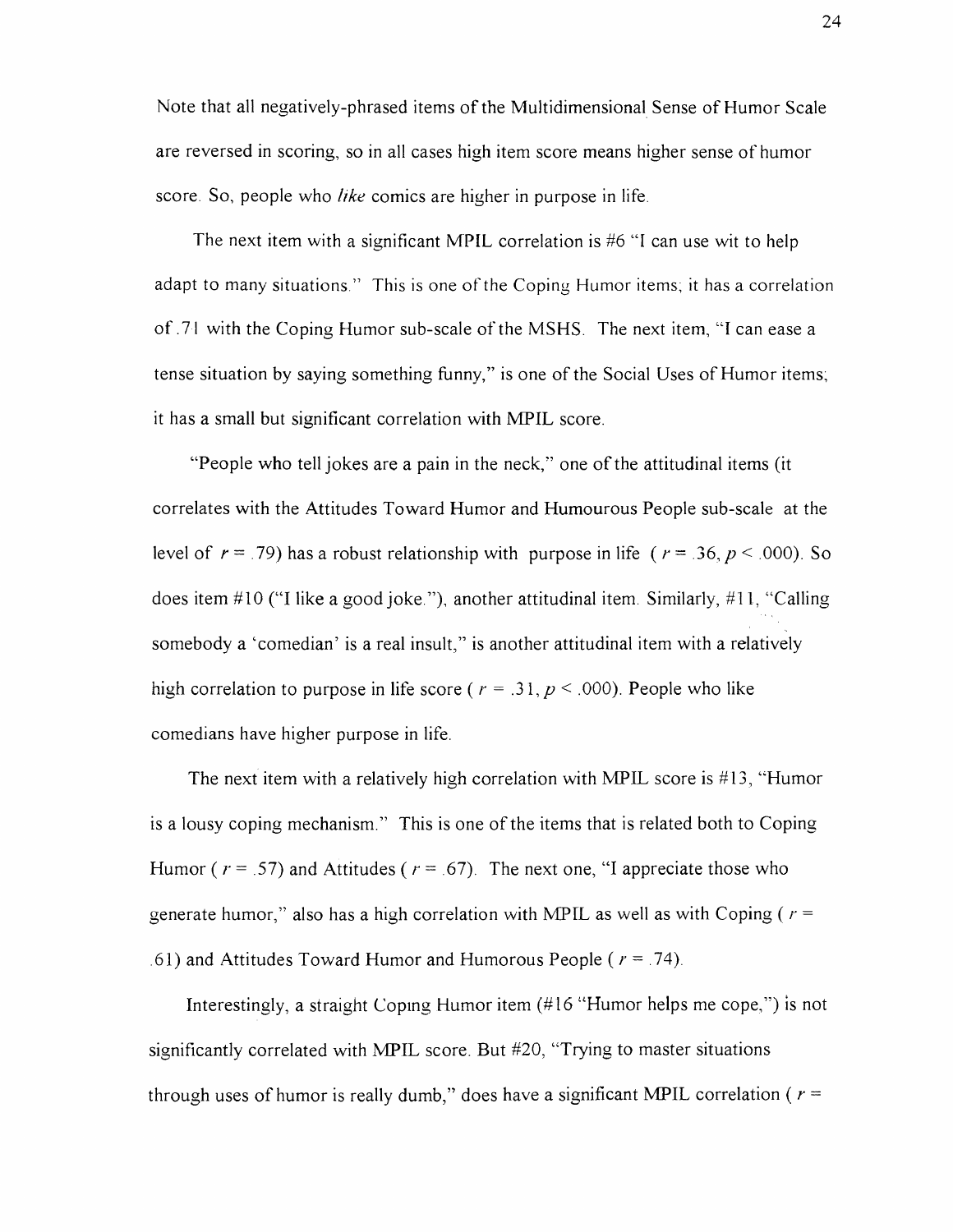.33,  $p < 0.001$ ). It is one of the items that can be taken to be both a Coping Humor item or a Social Uses of Humor item, or even an attitudinal item. At any rate, the less one agrees with this statement, the higher one scores on purpose in life.

The only remaining MSHS item to correlate significantly with MPIL score is #22, a Coping Humor item.

In total, the correlation of sense of humor score with purpose in life score for these respondents was .30 ( $p < .001$ ). The pattern emerges, however, that it is not the person who creates humor or uses humor as a social lubricant or control mechanism who has a higher purpose in life. MPIL score in the present study is more highly related to liking comics, using humor to adapt to many situations, enjoying people who tell jokes, appreciating comedians, admiring humor as a coping mechanism, appreciating those who generate humor, being comfortable while others are cracking jokes, mastering situations through the use of humor, and being put at ease through the uses of humor.

It is apparent, then, that the good-spirited or good-natured individual is the person likelier to score higher on the Modified Purpose in Life Scale. Evidently, one does not need to be a comedian to like comedians. Outlook on life, then, seemingly is the construct most similar to both sense of humor and purpose in life. Future research suggested by this finding might seek to find relationships between optimism and purpose in life. The individual most positive in Attitudes Toward Humor and Humorous People is the likeliest to also be highest in purpose in life.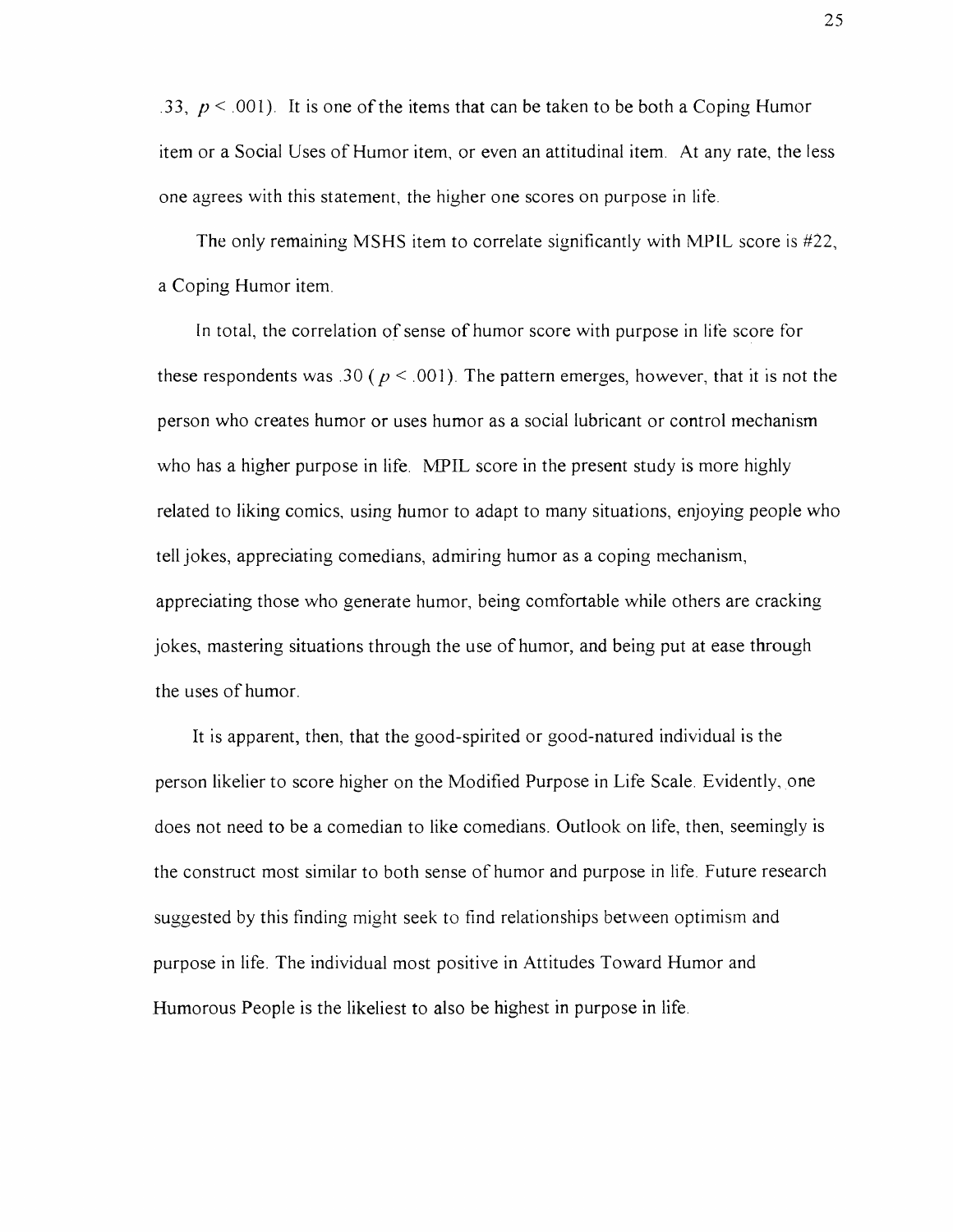#### **References**

- Abel, M. H. (1998). Interaction of humor and gender in moderating relationships between stress outcomes. *The Journal of Psychology, 132, 267-276*.
- Amenta, M. M. (1984). Death anxiety, purpose in life and duration of service in hospice volunteers. *Psychological Reports, 54,* 979-984
- Argyle, M. (2001). *The psychology of happiness* (2<sup>nd</sup> Ed.). New York: Routledge.
- Bolt, M. (1978). Purpose in life and death concern. *The Journal of Genetic Psychology, 132,* 159-160.
- Bondevik, M., & Skogstad, A. (2000). Loneliness, religiousness, and purpose in life in the oldest old. *Journal of Religious Gerontology*,  $11(1)$ , 5-21.
- Cann, A., Holt, K., & Calhoun, L. G. (1999). The roles of humor and sense of humor in response to stressors. *Humor - International Journal of Humor Research*, 12(2), 177-193.
- Carney, J. M., Dobson, J. E., & Dobson, R. L. (1988). Using senior citizen volunteers in the schools. *Journal of Humanistic Education & Development*, 25(3), 136-143.
- Carr, D. (1997). The fulfillment of career dreams at midlife. Does it matter for women's mental health? *Journal of Health and Social Behavior*, 38(4), 331-344.
- Chamberlain, K., & Zika, S. (1988). Measuring meaning in life: An examination of three scales. *Personality and Individual Differences, 9(3),* 589-596.
- Chang. R. H., & Dodder, R. A. (1983-84). The Modified Purpose in Life Scale: A cross-national validity study. *International Journal of Aging and Human*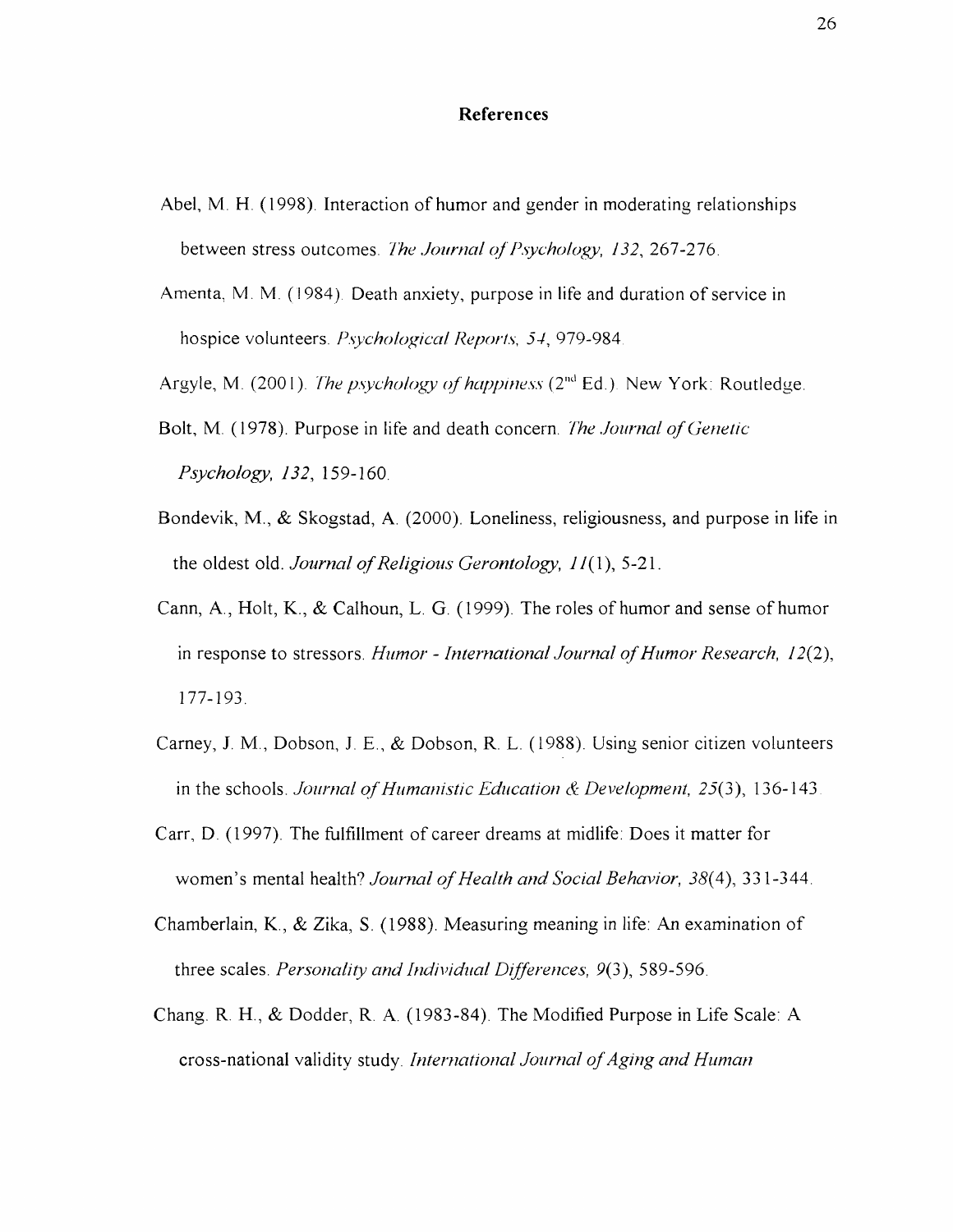*Development, 18{*3), 207-217.

- Crumbaugh, J. C., & Maholick, L. T. (1964) An experimental study in existentialism: The psychometric approach to Frankl's concept of noogenic neurosis *Journal of ( liniccil Psychology\ 20,* 200-207.
- Decker, W. H., & Rotondo, D. M (1999). Use of humor at work: Predictors and implications. *Psychological Reports, 84,* 961-968.
- Durlak, J. A. (1972). Relationship between individual attitudes toward life and death. *Journal of Consulting and Clinical Psychology, 38(3), 463.*
- Ebersole, P., Quiring, G. (1990). Social desirability in the Purpose-in-Life Test. *Journal of Psychology, 123(3), 305-307.*
- Eysenck, H. J. (1942). The appreciation of humor: An experimental and theoretical study. *British Journal of Psychology*, 32295-309.
- Frankl, V. E. (1959). *Man's search for meaning.* New York: Touchstone Books.
- Freud, S. (1916). *Wit and its relation to the unconscious.* New York: Moffat and Yard.
- Freud, S., (1928). Humor. *International Journal of Psycho-Analysis*, 9, 1-6.
- Gavanski, I. (1986). Differential sensitivity of humor ratings and mirth responses to cognitive and affective components of the humor response. *Journal of Personality and Social Psychology\ 51,* 209-214.
- Gerwood, J. B., LeBlanc, M., & Piazza, N. (1998). The Purpose-in-Life Test and religious denomination. *Journal of Clinical Psychology*, 54(1), 49-53.
- Hampes, W. P. (1993). Relationship between humor and generativity. *Psychological Reports,* 73(1), 131-136.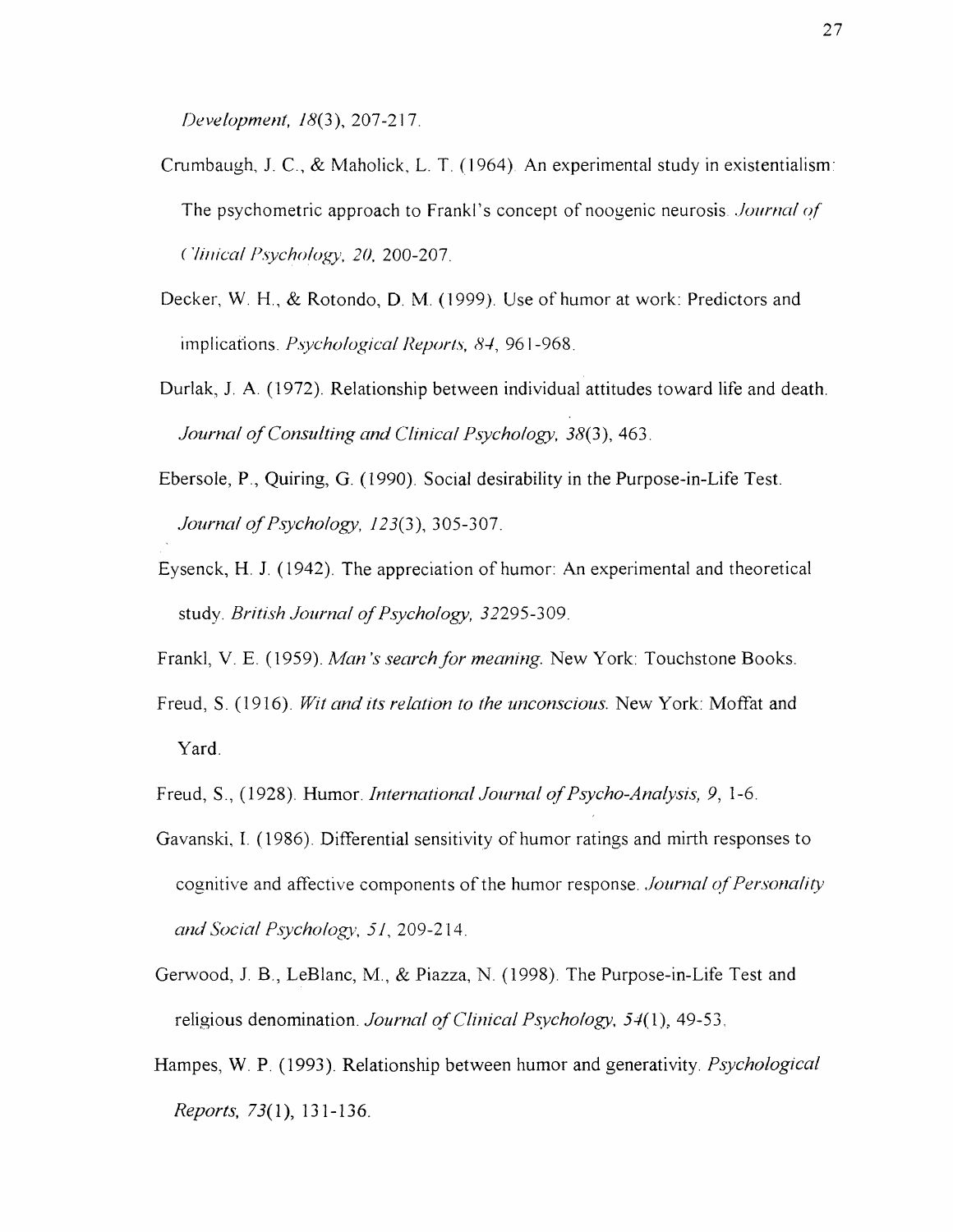- Hampes, W. P. (1995). Relation between intimacy and the Multidimensional Sense of Humor Scale. *Psychological Reports, 74(*3), 1360-1362.
- Hampes, W. P. (1999). The relationship between humor and trust. *Humor The International Journal of Humor Research, 12(3), 253-259.*
- Humke, C., & Schaefer, C. E., (1996). Sense of humor and creativity. *Perceptual and Motor Skills, 82*, 544-546
- Kohler, G., *&* Ruch, W. (1996). Sources of variance in current sense of humor inventories: How much substance, how much method variance? *Humor: International Journal of Humor Research, 9, 363-397.*
- Kovac, T. (1998). Creativity and prosocial behavior. *Studia Psychologica, 40,* 326- 330.
- Landis, C., & Ross, J. W. H. (1933). Humor and its relation to other personality traits. *Journal of Social Psychology, 4, 156-175.*
- Lefcourt, H. M., & Martin, R. A. (1986). *Humor and life stress: Antidote to adversity*. New York: Springer.
- Lewis, C. A., Lanigan, C., Joseph, S., & deFockert, J. (1997). Religiosity and happiness. *Personality and Individual Differences,* 22(1), 119-121.
- Luborsky, L. B., & Cattell, R. B. (1947). The validation of personality factors in humor. *Journal of Personality, 15, 283-291*.
- Lyon, D. E., & Younger, J. B. (2001). Purpose in life and depressive symptoms in persons living with HIV disease. *Journal of Nursing Scholarship*, 33(2), 129-133.
- Martin, R. A., & Dobbin, J. P. (1988). Sense of humor, hassles, and immuoglobulin A: Evidence for a stress-moderating effect of humor. *International Journal of Psychiatry in Medicine, 18,* 93-105.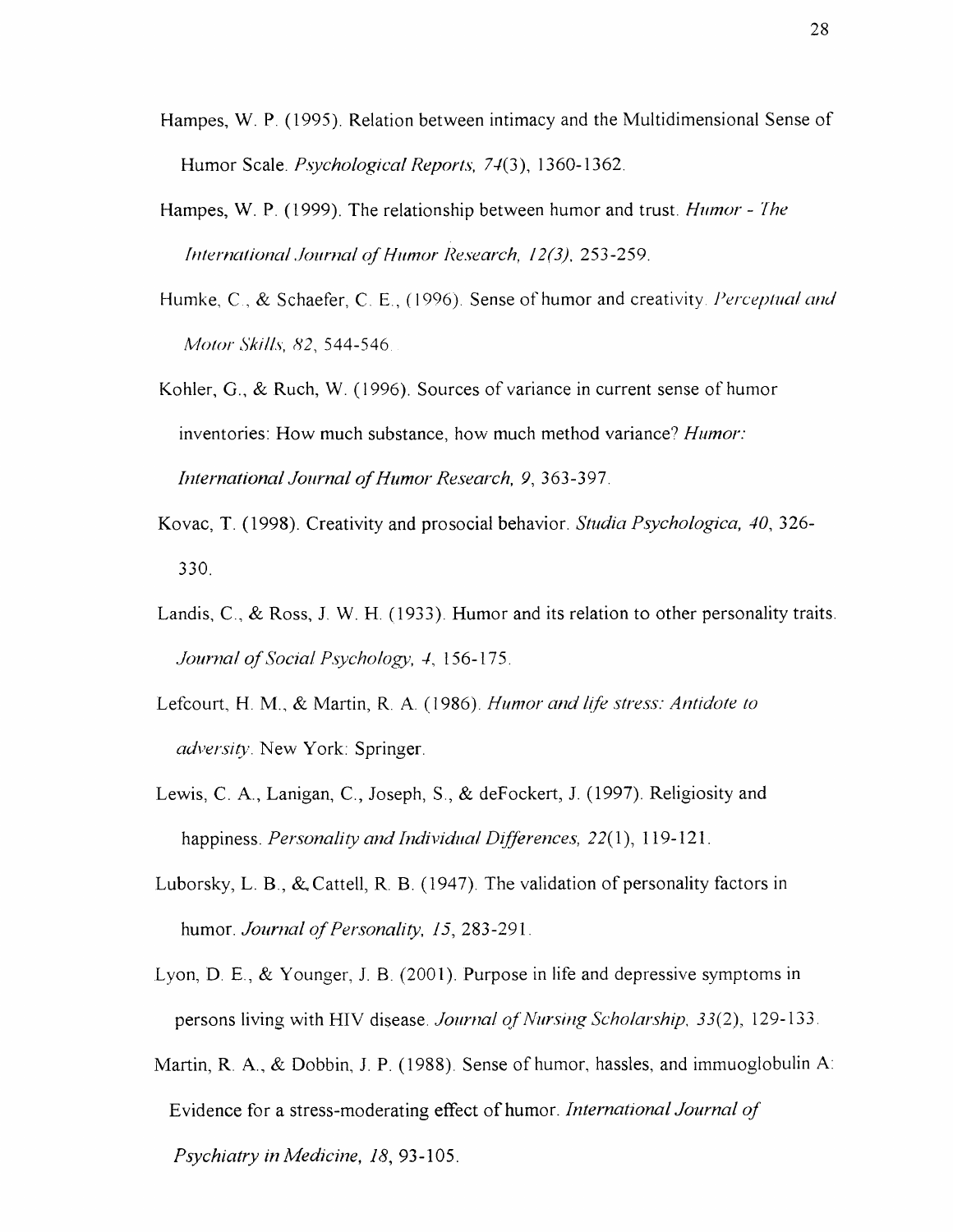- Martin, R. A.,  $&$  Lefcourt, H. M. (1983). Sense of humor as a moderator of the relation between stressors and moods. Journal of Personality and Social *Psychology, 45,* 1313-1324
- Martin, R. A., & Lefcourt, H. M. (1984). Situational Humor Response Questionnaire: Quantitative measure of sense of humor. *Journal of Personality and Social Psychology, 47,* 145-155.
- Mindess, H. (1987). The panorama of humor and the meaning of life. *American Behavioral Scientist, 30(1), 82-95.*
- Molcar, C. C.,  $\&$  Stuemphig, D. W. (1988). Effects of world view on purpose in life. *Journal of Psychology, 122(4), 365-361.*
- Moran, C.C.,  $\&$  Massam, M. M. (1999). Differential influences of coping humor and humor bias on mood. *Behavioral Medicine, 25,* 36-42.
- Nezu, A. M., Nezu, C. M., & Blisset, S. E. (1988). Sense of humor as a moderator of the relation between stressful events and psychological distress: A prospective analysis. *Journal of Personality and Social Psychology, 54, 520-525.*
- Obrdlik, A. J. (1942). Gallows humor A sociological phenomenon. *American Journal of Sociology, 47, 709-716.*
- O'Connel, W. E. (1960). The adaptive functions of wit and humor. *Journal of Abnormal and Social Psychology1, 61*, 263-270.
- Overholser, J. C. (1992). Sense of humor when coping with life stress. *Personality and Individual Differences, 13,* 799-804.
- Pinquart, M. (2002). Creating and maintaining purpose in life in old age: A metaanalysis. *Ageing International, 27,* 90-114.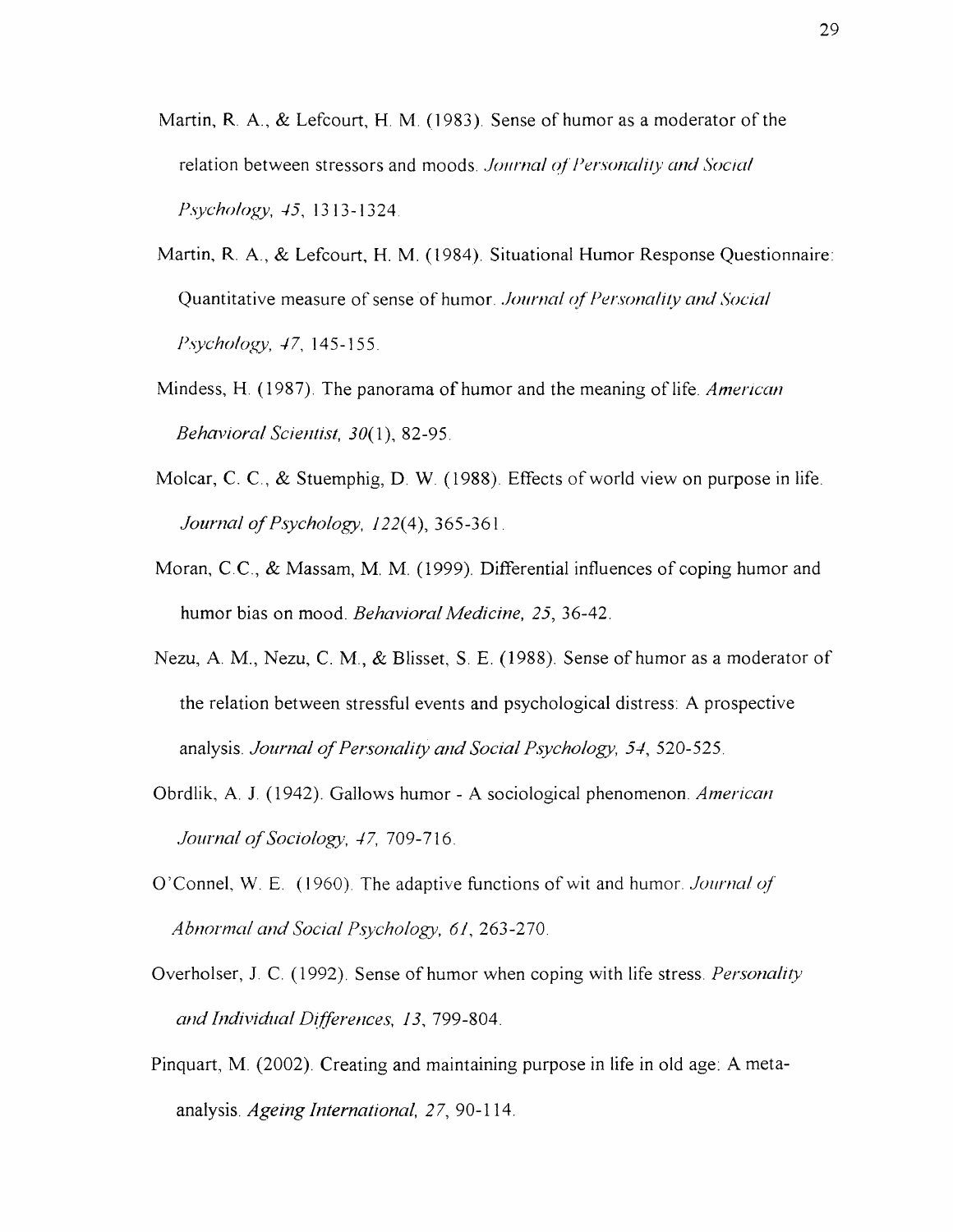- Porterfield, A. L., Mayer, F. S., Dougherty, K. G., Kredich, K. E., Krongerg, M. M., Marsee, K. M., & Okazaki, Y. (1988). Private self-consciousness, canned laughter, and responses to humorous stimuli. *Journal of Research in Personality*, 22, 409-423.
- Reker, G. T., & Cousins, J. B. (1979). Factor structure, construct validity, and reliability of the seeking of noetic goals (SONG) and the purpose in life (PIL) tests. *Journal of Clinical Psychology, 35(1), 85-91.*
- Riccelli, P. T., Antila, C. E., Dale, A., & Kkious, H. L. (1989). Depressive and elative mood inductions as a function of exaggerated versus contradictory facial expressions. *Perceptual and Motor Skills, 68*, 443-452.
- Rim, Y. (1988). Sense of humor and coping styles. *Personality and Individual Differences,* 9, 559-564.
- Robak, R. W., & Griffin, P. W. (2000). Purpose in life: What is its relationship to happiness, depression, and grieving. *North American Journal of Psychology*, 2(1), 113-120.
- Ruch, W. (1988). Sensation seeking and the enjoyment of structure and content of humor: Stability of findings across four samples. *Personality and Individual Differences,* 9, 861-871.
- Ruch, W., & Hehl, F. J. (1983). Intolerance of ambiguity as a factor in the appreciation of humor. *Personality and Individual Differences*, 4, 443-449.
- Ruch, W., McGhee, P. E., & Hehl, F. J. (1990) Age differences in the enjoyment of incongruity-resolution and nonsense humor during adulthood. *Psychology and Aging,* 5, 348-355.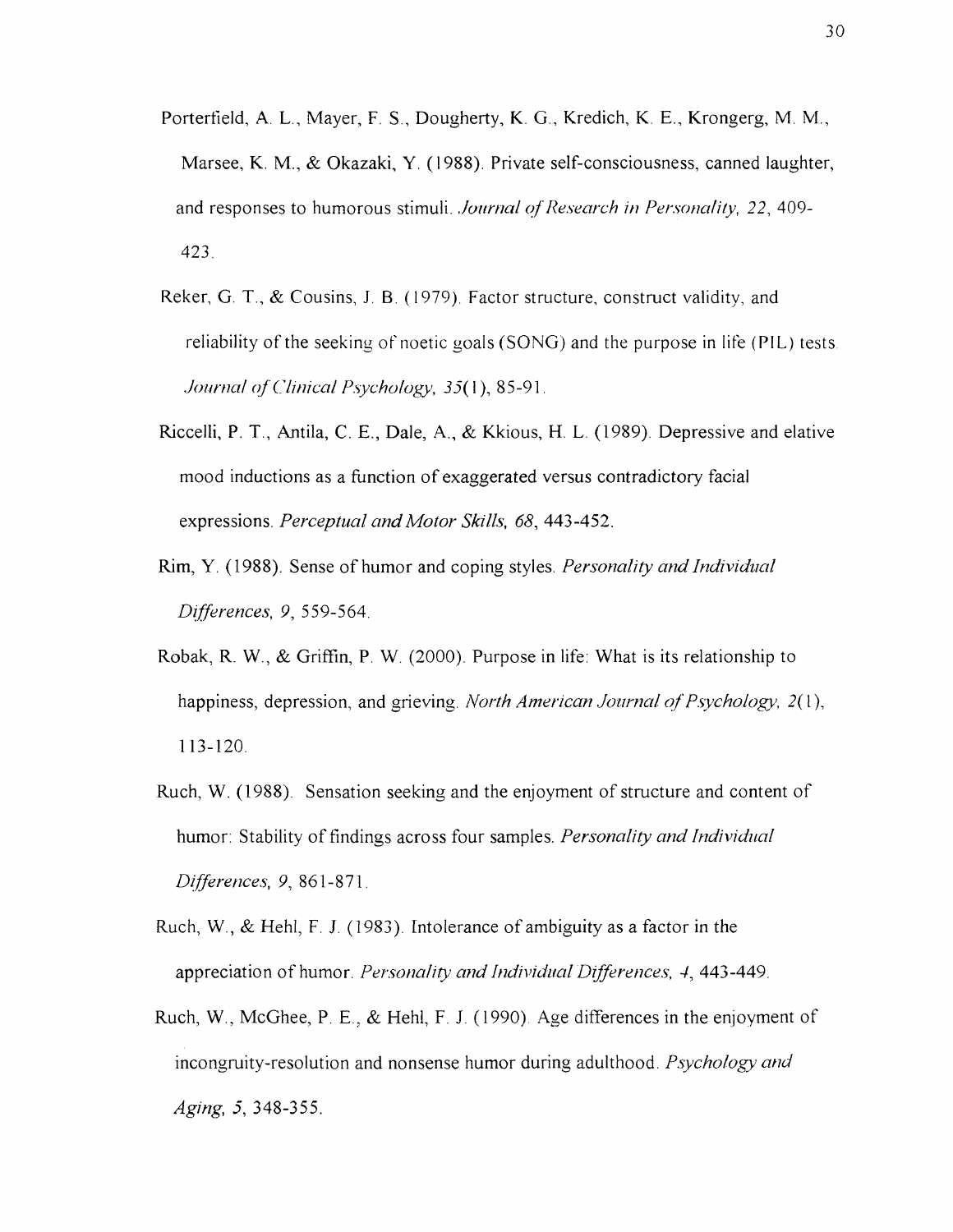Thorson, J. A. (1990). Is propensity to laugh equivalent to sense of humor? *Psychological Reports, 66,* 737-738

- Thorson, J. A., & Powell, F. C. (1991). Measurement of sense of humor. *Psychological Reports, 69*, 691-702.
- Thorson, J. A., & Powell, F. C. (1993a). Development and validation of a multidimensional sense of humor scale. *Journal of Clinical Psychology*, 49, 13-23.
- Thorson, J. A., & Powell, F. C. (1993b). Sense of humor and dimensions of personality. *Journal of Clinical Psychology, 49, 799-809.*
- Thorson, J. A., & Powell, F. C. (1994). Depression and sense of humor. *Psychological Reports, 75*, 1473-1474.
- Thorson, J. A., Powell, F. C., & Samuel, V. T. (2001). Sense of humor in black and white. *North American Journal of Psychology*, 3(1), 1-12.
- Thorson, J. A., Powell, F. C., Sarmany-Schuller, I., & Hampes, W. P. (1997). Psychological health and sense of humor. *Journal of Clinical Psychology*, 53, 605-619.
- Ulmer, A., Range, L. M., & Smith, P. C. (1991). Purpose in life: A moderator of recovery from bereavement. *Omega, 23(4),* 279-289.
- Vaillant, G. (1977). *Adaptation to life.* Boston: Little, Brown.
- Vaillant, G. (2002). *Aging Well.* Boston: Little, Brown.
- Yoder, M. A., & Haude, R. H. (1995). Sense of humor and longevity. *Psychological Reports, 76,* 945-946.
- Yovetich, N. A., Dale, J. A.,  $\&$  Hudak, M. A., (1990). Benefits of humor in reduction o f threat-induced anxiety. *Psychological Reports, 66,* 51-58.

لي <sub>الت</sub>بية م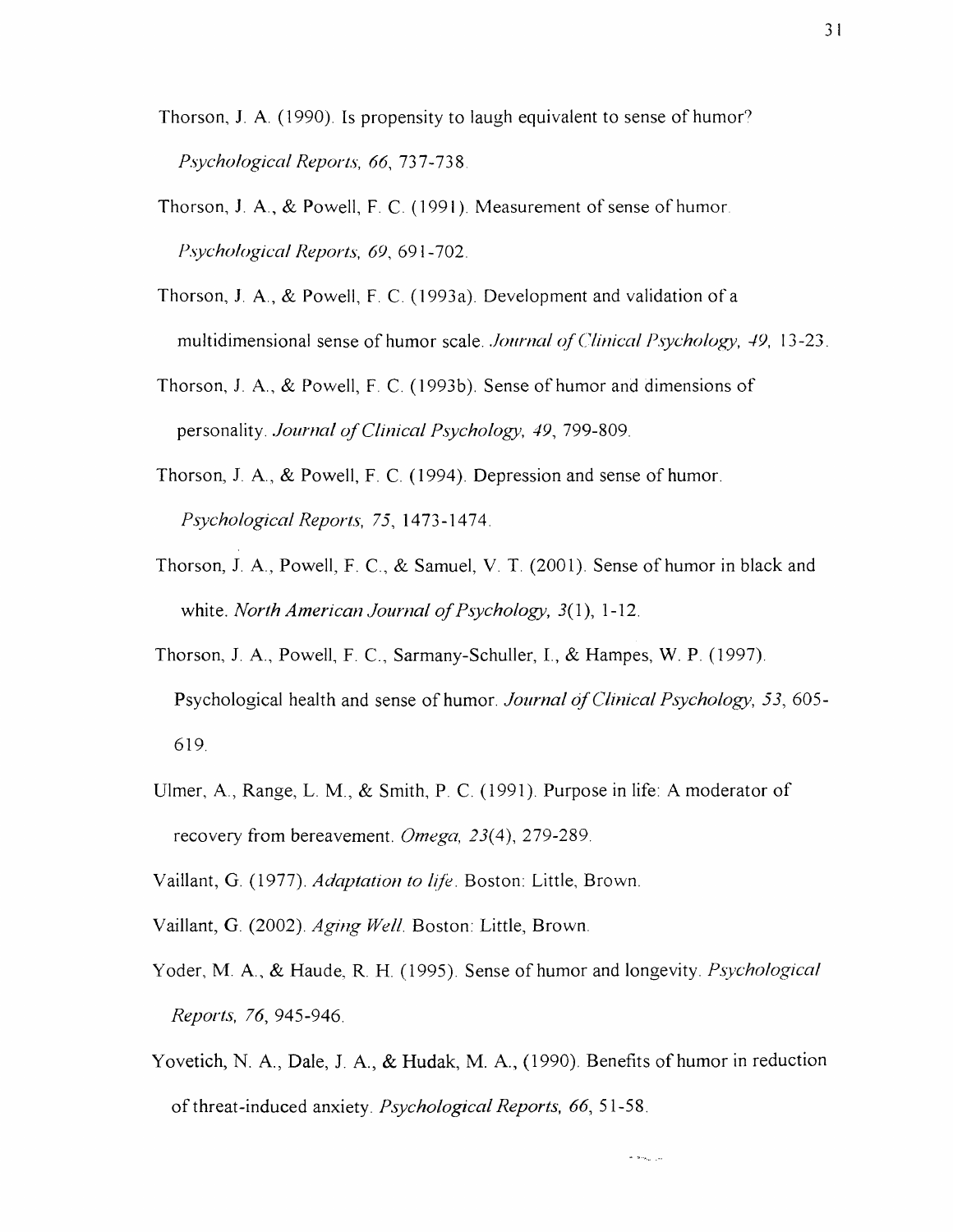Appendix A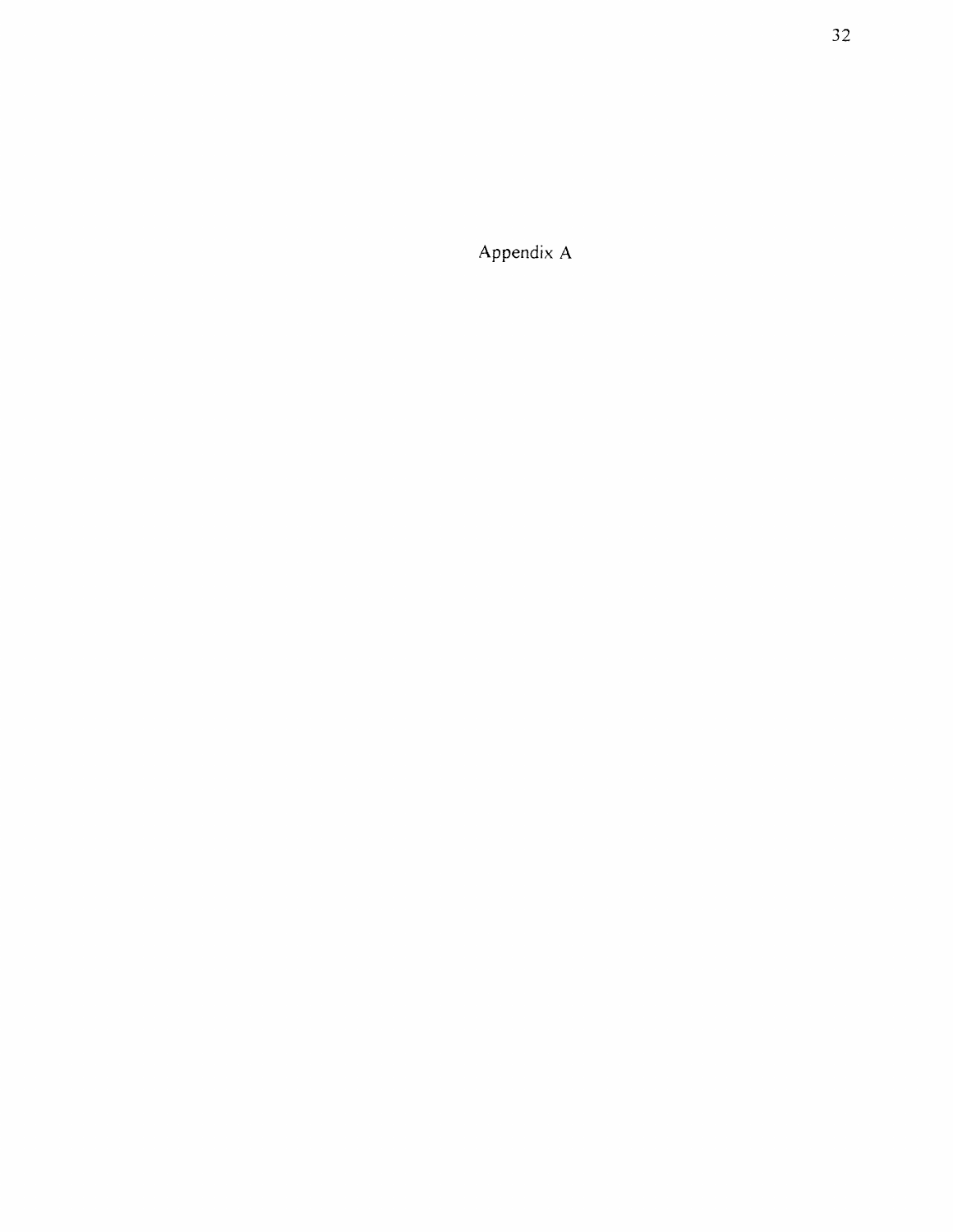

NEBRASKA'S HEALTH SCIENCE CENTER **of the contract of Security Affairs (ORA)** office of Regulatory Affairs (ORA) A Partner with Nebraska Health System

Institutional Review Board (IRB)

October 24, 2002

Sandra Batten Gerontology, Annex 24 UNO-VIA COURIER

**IRB#:** 335-02-EX

#### **TITLE OF PROTOCOL:** Sense of Humor and Purpose in Life

Dear Dr. :

The IRB has reviewed your Exemption Form for the above-titled research project. According to the information provided, this project is exempt under 45 CFR 46:101b, category 2. You are therefore authorized to begin the research.

It is understood this project will be conducted in full accordance with all applicable sections of the IRB Guidelines. It is also understood that the IRB will be immediately notified of any proposed changes that may affect the exempt status of your research project.

Please be advised that the IRB has a maximum protocol approval period of three years from the original date of approval and release. If this study continues beyond the three year approval period, the project must be resubmitted in order to maintain an active approval status.

Sincerely,

Ernest Prentice, PhD/190K

Ernest D. Prentice, Ph.D. Co-Chair, IRB

EDP/gdk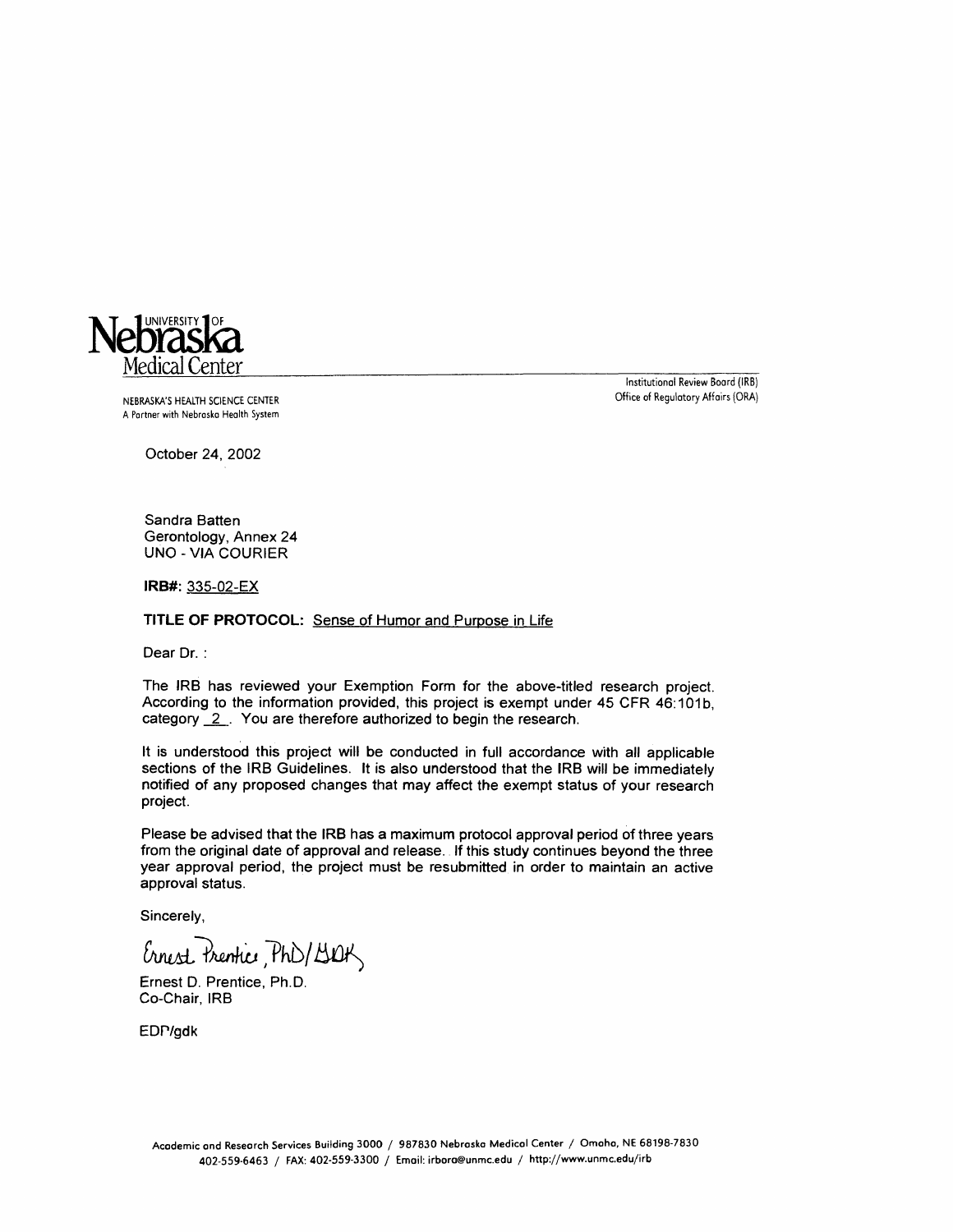



**Department of Gerontology C ollege of Public Affairs and Community Service Omaha, Nebraska 68182-0202 (402) 554-2272**

Dear Participant,

On the following pages are a number of questions concerning your attitudes and feelings. Please complete your responses to these statements with the first response that comes to mind. The questionnaire is self-explanatory. It should take less then ten minutes to complete all the items.

This is a research project for a graduate degree at the University of Nebraska at Omaha. The scales we're asking you to complete are relatively innocent, but if you feel at all uncomfortable in any way about responding to any of these items, simply turn in a blank questionnaire.

Your participation in this survey has no influence, positive or negative, on your grade or standing in this class. Note that there are no identifiers of any kind on the questionnaire, and we do not need your name; thus the study is completely anonymous.

Again, thanks for helping me by participating in this study.

**Sincerely,** Wha

Sandra Batten **Graduate Student** 

IRB APPROVED

VALID UNTIL 10 · 17 · 05

University of Nebraska at Omaha University of Nebraska Medical Center University of Nebraska-Lincoln University of Nebraska at Kearney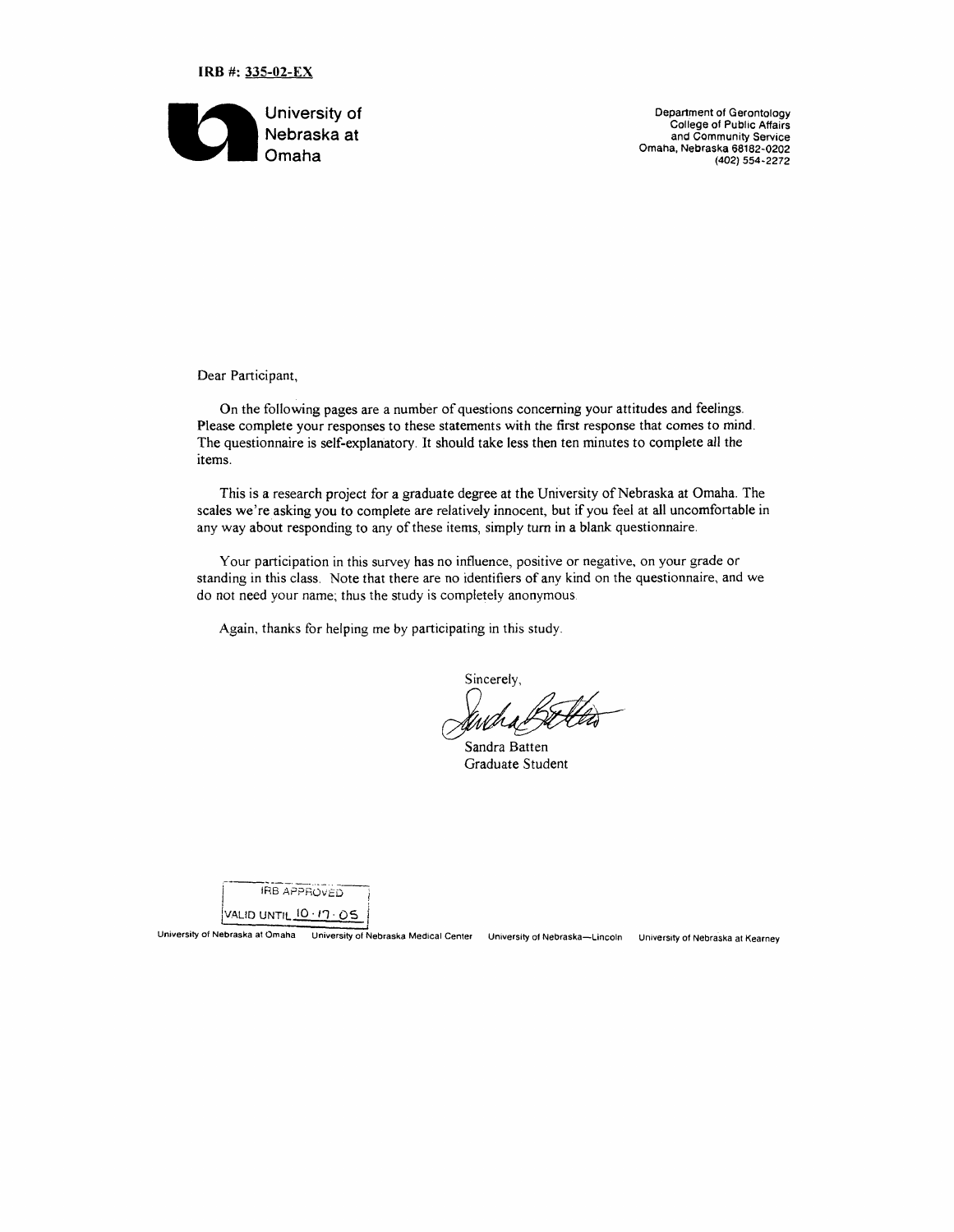Please check the appropriate response to each statement, from "strongly disagree" to "strongly agree." Give the first answer that comes to mind, and don't leave any items blank.

|                                                                          | Strongly<br>Disagree |  | Strongly<br>Agree |
|--------------------------------------------------------------------------|----------------------|--|-------------------|
| 1. Sometimes I think up jokes or funny stories.                          |                      |  |                   |
| 2. Uses of wit or humor help me master difficult situations.             |                      |  |                   |
| 3. I'm confident that I can make other people laugh.                     |                      |  |                   |
| 4 I dislike comics.                                                      |                      |  |                   |
| 5. Other people tell me that I say funny things.                         |                      |  |                   |
| 6. I can use wit to help adapt to many situations.                       |                      |  |                   |
| 7. I can ease a tense situation by saying something funny.               |                      |  |                   |
| 8. People who tell jokes are a pain in the neck.                         |                      |  |                   |
| 9. I can often crack people up with the things I say.                    |                      |  |                   |
| 10. I like a good joke.                                                  |                      |  |                   |
| 11. Calling somebody a "comedian" is a real insult.                      |                      |  |                   |
| 12. I can say things in such a way as to make people laugh.              |                      |  |                   |
| 13. Humor is a lousy coping mechanism.                                   |                      |  |                   |
| 14. I appreciate those who generate humor.                               |                      |  |                   |
| 15. People look to me to say amusing things.                             |                      |  |                   |
| 16. Humor helps me cope.                                                 |                      |  |                   |
| 17. I'm uncomfortable when everyone is cracking jokes.                   |                      |  |                   |
| 18. I'm regarded as something of a wit by my friends.                    |                      |  |                   |
| 19. Coping by using humor is an elegant way of adapting.                 |                      |  |                   |
| 20. Trying to master situations through uses of humor<br>Is really dumb. |                      |  |                   |